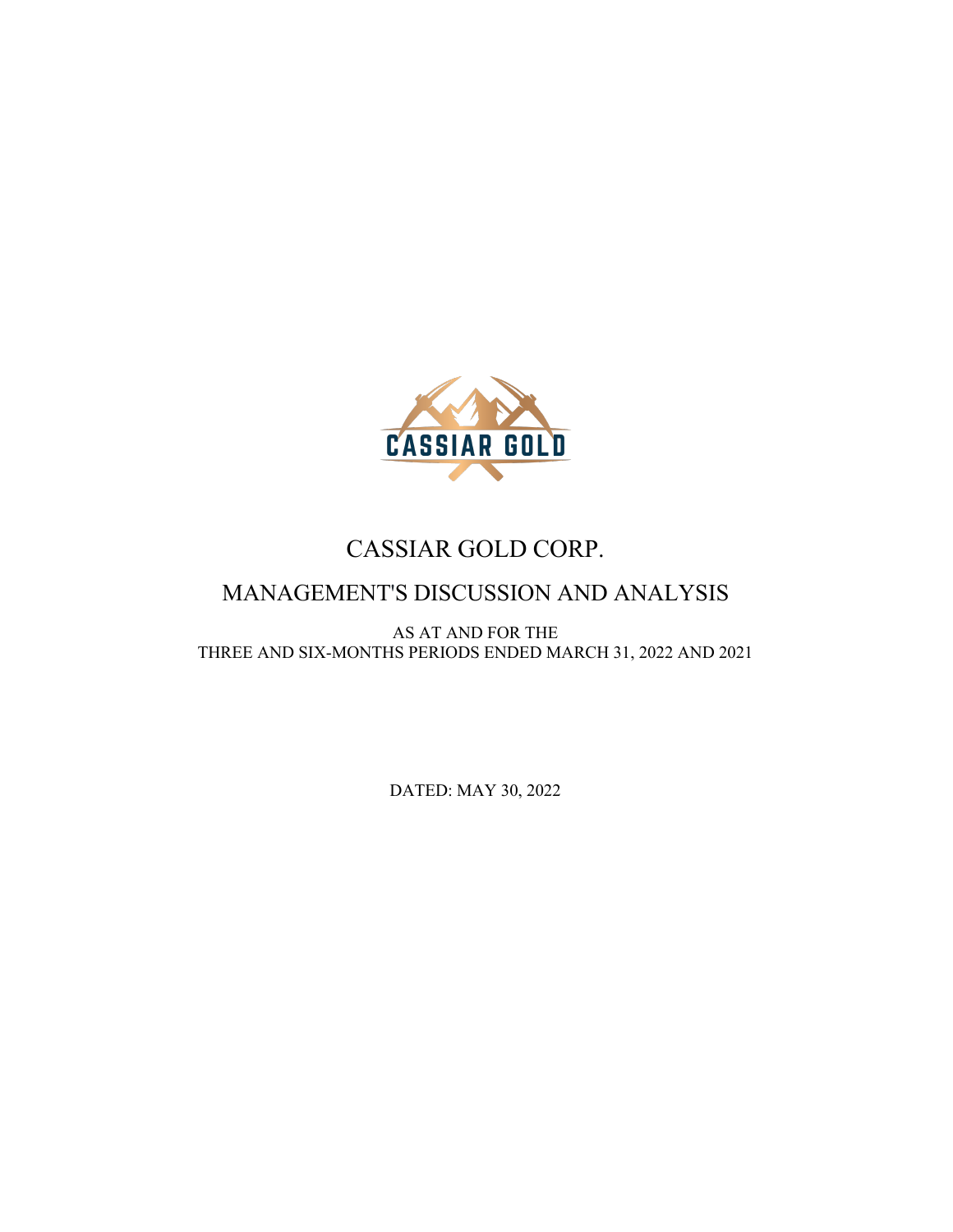## **INTRODUCTION**

The following management's discussion and analysis ("**MD&A**") of the financial condition and results of the operations of Cassiar Gold Corp. ("**Cassiar**" or the "**Corporation**") constitutes management's review of the factors that affected the Corporation's financial and operating performance for the three and six-months periods ended March 31, 2022 and 2021. This MD&A was written to comply with the requirements of National Instrument 51-102 – Continuous Disclosure Obligations. This discussion should be read in conjunction with the audited financial statements of the Corporation for the years ended September 30, 2021 and 2020, together with the notes thereto (the "**Financial Statements**"). Results are reported in Canadian dollars, unless otherwise noted. The Financial Statements are prepared in accordance with IAS 34 Interim Financial Reporting and do not include all information required for full annual consolidated financial statements. The most recent audited consolidated financial statements of the Corporation for the years ended September 30, 2021 and 2020 and all comparative information herein have been prepared in accordance with International Financial Reporting Standards ("IFRS").

For the purposes of preparing this MD&A, management, in conjunction with the Board of Directors, considers the materiality of information. Information is considered material if: (i) such information results in, or would reasonably be expected to result in, a significant change in the market price or value of the common shares (the "**Common Shares**") in the capital of the Corporation; (ii) there is a substantial likelihood that a reasonable investor would consider it important in making an investment decision; or (iii) it would significantly alter the total mix of information available to investors. Management, in conjunction with the Board of Directors, evaluates materiality with reference to all relevant circumstances, including potential market sensitivity. The date of this MD&A is May 30, 2022.

Further information about the Corporation and its operations, including the annual information form for the Corporation, can be obtained from the offices of the Corporation or from **www.sedar.com**.

# **FORWARD-LOOKING INFORMATION**

This document contains certain forward-looking statements, including management's assessment of future plans and operations, and capital expenditures and the timing thereof, that involve substantial known and unknown risks and uncertainties, certain of which are beyond Cassiar's control. Forward-looking information does not relate strictly to historical or current facts and can be identified by words such as "anticipate", "believe", "estimate", "expect", "forecast", "intend", "may", "project", "should", "will" or similar expressions. These statements represent management's reasonable projections, expectations and estimates as of the date of this document but undue reliance should not be placed upon them, as they are derived from many assumptions. Such assumptions are subject to known and unknown risks and uncertainties, including the business risks discussed in the MD&A, which may cause actual performance and financial results to differ materially from any projections of future performance or results implied by such forward looking statements.

The forward-looking information in this MD&A is subject to significant risks and uncertainties and is based on many factors and assumptions which may prove to be incorrect; including, but not limited to, the following:

- the Corporation's expectations with regards to qualified expenditures for flow-through shares;
- the sufficiency of the Corporation's financial resources with which to conduct its capital program;
- whether or not the Corporation can obtain additional capital through equity or debt issuances; and
- the potential impacts of COVID-19 to the drill and exploration program.

The forward-looking information presented herein represents management's views as of the date of this MD&A and such information should not be relied upon as representing our views as of any date subsequent to the date of this document. Management has attempted to identify important factors that could cause actual results to vary from those current expectations or estimates expressed or implied by the forward-looking information. However, there may be other factors that cause actual results or performance to differ materially from current estimates and expectations. Other risks and uncertainties include, but are not limited to: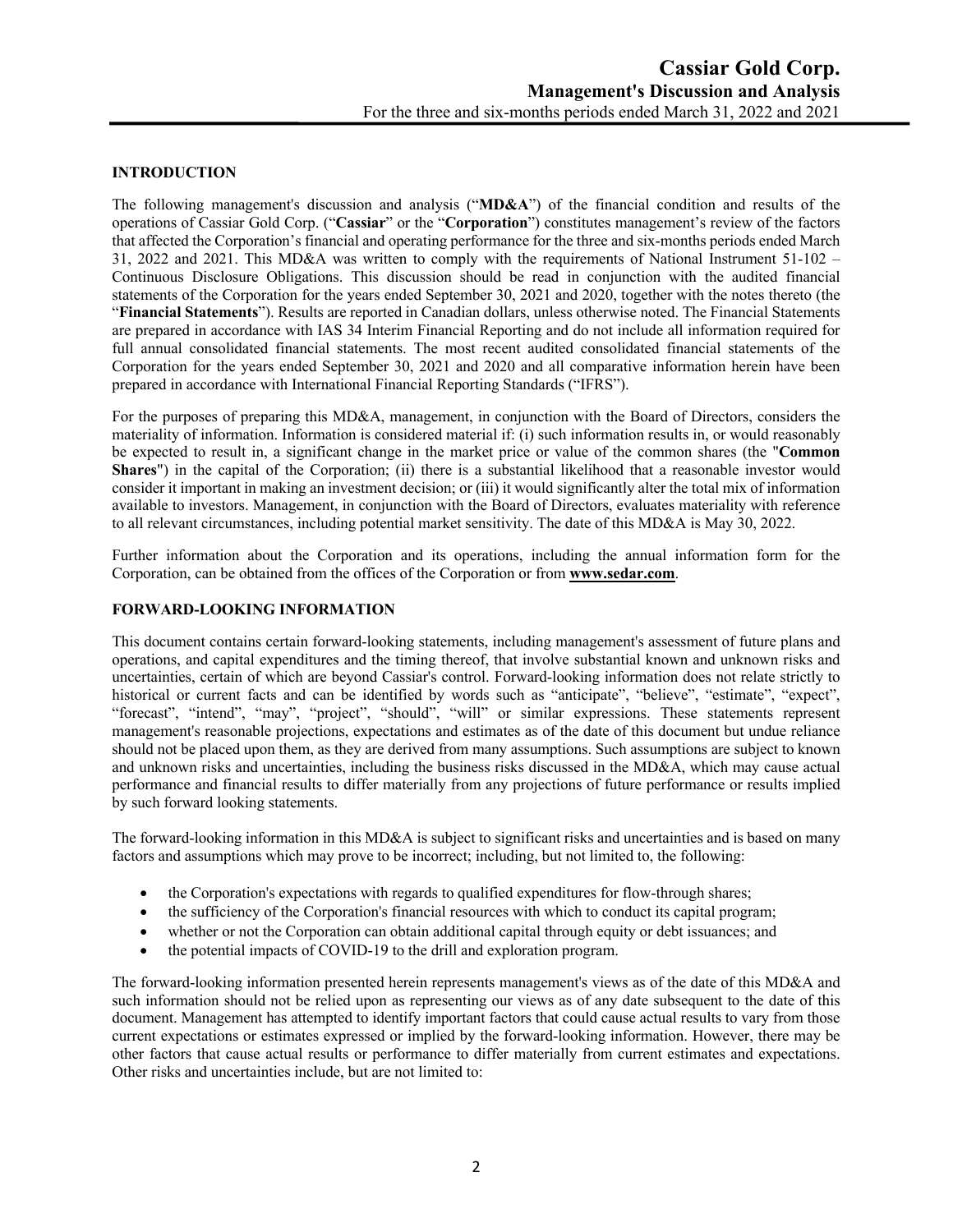- normal risks common to the mining industry, including various operational risks in the implementation of exploration, development and production operations;
- risks and uncertainties of mining economic geological reserves;
- revisions or amendments to capital expenditure programs, including development and exploitation opportunities;
- the Corporation's ability to attract and retain qualified professional employees and consultants;
- risks as to the availability and pricing of appropriate financing alternatives on acceptable terms;
- potential changes in government policies, rules, approval process changes, delays or enhancements, or income tax regulations;
- economic slowdown as a result of COVID-19; and
- fluctuations in commodity prices.

The preparation of the financial statements in accordance with IFRS requires management to make certain judgments and estimates that affect the reported amounts of assets, liabilities, revenues and expenses. Estimating reserves is also critical to several accounting estimates and requires judgment and decisions based on available geological, engineering and economic data. These estimates may change, having either a negative or positive effect on net earnings as further information becomes available, and as the economic environment changes.

Cassiar's actual results, performance or achievements could differ materially from those expressed in, or implied in, these forward-looking statements and, accordingly, no assurances can be given that any of the events anticipated by the forward-looking statements will transpire or occur, or if any of them do so, what benefits, including the amount of proceeds, that Cassiar will derive therefrom. Readers are cautioned that the foregoing list of factors is not exhaustive. All subsequent forward-looking statements, whether written or oral, attributable to Cassiar or persons acting on its behalf are expressly qualified in their entirety by these cautionary statements. Furthermore, the forward-looking statements contained in this document are made as of the date of this document and Cassiar does not undertake any obligation to update publicly or to revise any of the included forward-looking statements, whether as a result of new information, future events or otherwise, except as may be required by applicable securities laws.

### **DESCRIPTION OF THE BUSINESS AND OVERALL PERFORMANCE**

The Corporation was incorporated under the Alberta Business Corporations Act on August 5, 2009 and was a Capital Pool Company under Policy 2.4 of the TSX Venture Exchange (the "**TSX-V**"). In January 2011, the Corporation completed an initial public offering ("**IPO**") and the Common Shares of the Corporation currently trade on the TSX-V and the OTCQB Venture Market under the trading symbols "GDLC" and "CGLCF" respectively. The registered address of the Corporation is 15<sup>th</sup> Floor, Bankers Court, 850 – 2<sup>nd</sup> St. SW, Calgary, Alberta, T2P 0R8.

The Corporation is a Canadian gold exploration company focused on exploration in British Columbia.

On September 23, 2020, the Corporation changed its name to "Cassiar Gold Corp." from "Margaux Resources Ltd." and completed a share consolidation with respect to the Common Shares of the Corporation (the "**Consolidation**"). The Corporation's Common Shares were consolidated on a basis of one post-consolidated Common Share for every 5 pre-consolidated Common Shares. The number of Common Shares, options and warrants presented have been adjusted to reflect the impact of the Consolidation.

### **Cassiar Gold Project**

On March 25, 2019, the Corporation entered into an Option Agreement with Wildsky Resources Inc. ("**Wildsky**") for an option to acquire a 100% interest in the Cassiar Gold Project ("**Cassiar Gold Option Agreement**") by way of an all-share agreement. Pursuant to the Cassiar Gold Option Agreement, and in order to be eligible to exercise its option, the Corporation agreed to issue 11,640,000 Common Shares to Wildsky over the course of 18 months. The Corporation also agreed to undertake exploration on the Cassiar property and to certain other conditions as follows: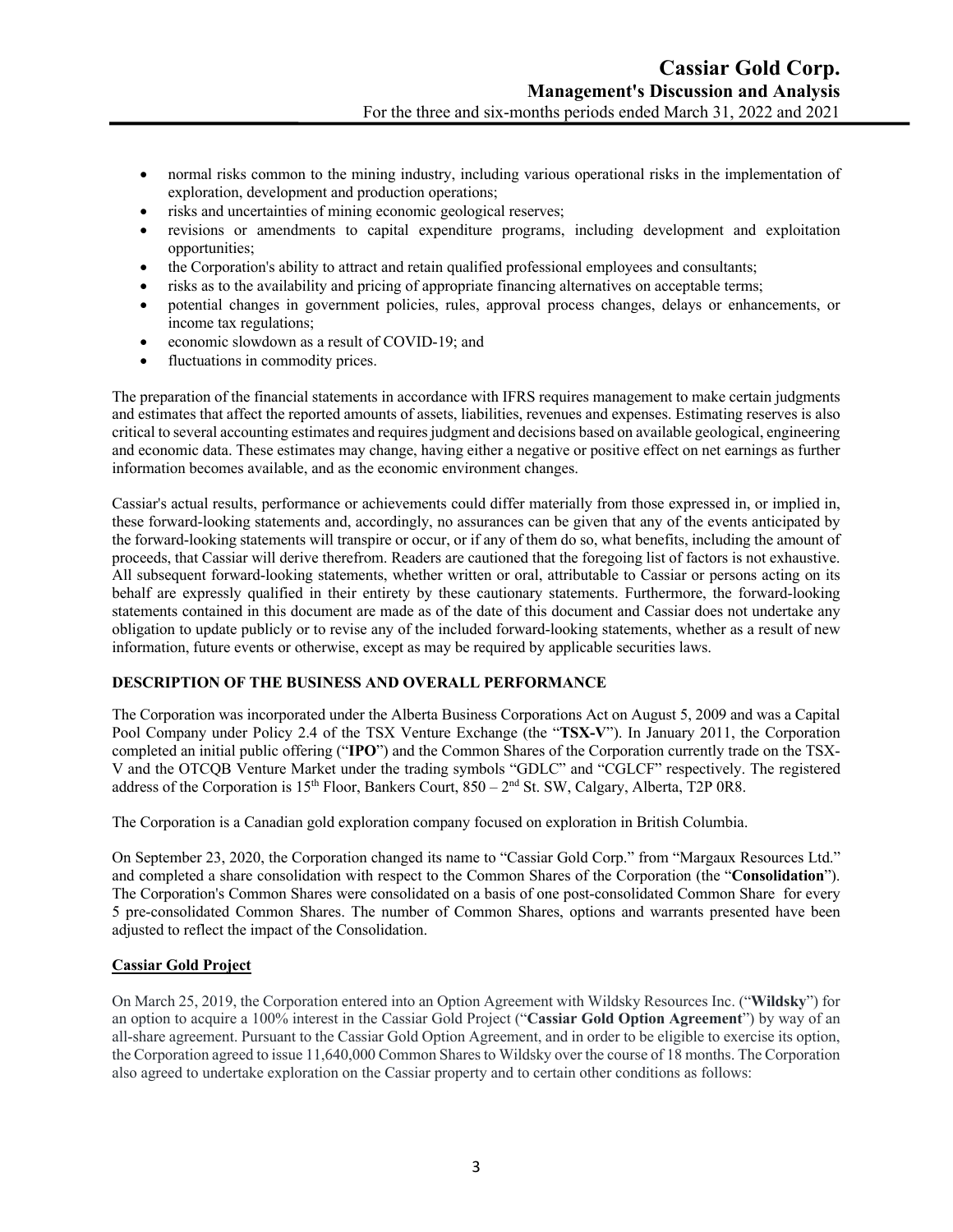- (a) the Corporation would expend at least \$400,000 on the planning, development and execution of the Cassiar 2019 work program, based on a mutually approved budget;
- (b) Wildsky retains the right to appoint one member to the board of directors of Cassiar, which right may be exercised at any time in the six months after the issuance of the Common Shares;
- (c) Wildsky retains the right to appoint an additional person (for a total of two board members) to the board of directors of Cassiar, which right may be exercised any time in the twelve months after the issuance of the Common Shares;
- (d) Wildsky retains the right to appoint one person to the senior management team of Cassiar, on terms and conditions to be agreed upon by Cassiar and Wildsky, acting reasonably, which right may be exercised any time in the twelve months after the issuance of the Common Shares; and
- (e) Wildsky is to be granted a 30% net profit interest on all minerals processed from Cassiar's tailings pond located on the Cassiar property, after capital payout of up to \$500,000.

During the year ended September 30, 2021, the Corporation satisfied all the requirements outstanding to Wildsky and the 100% interest in the Cassiar Gold Project was fully acquired by the Corporation. Proceeds for the asset acquisition were \$3,259,200 settled in shares of the Corporation. Liabilities assumed by the Corporation were \$2,666,584 and related to asset retirement obligation.

The Corporation incurred \$2,116,154 of exploration and evaluation ("**E&E**") costs on the Cassiar Project during the period ended March 31, 2021 (2021 – \$1,272,549) relating to exploration activity.

### **Sheep Creek Gold District**

#### **Bayonne and Sheep Creek Property, British Columbia**

On December 23, 2016, the Corporation entered into an option agreement with Yellowstone Resources Ltd. (a private company, based in British Columbia) ("**Yellowstone**"), as amended on February 10, 2020, and as further amended on July 10, 2020 (the "**YSR Agreement**") for the acquisition of 100% of the Bayonne and Sheep Creek properties, located in Salmo, British Columbia (collectively, the "**YSR Properties**").

Pursuant to the YSR Agreement, the Corporation was granted the exclusive option to acquire the Bayonne property, by making payments to Yellowstone of an aggregate \$194,000 in cash and an aggregate issuance of 110,000 Common Shares, paid in several installments as follows:

- (a) within ten (10) business days of execution of the YSR Agreement, a non-refundable cash payment of \$5,000 (paid);
- (b) within ten (10) business days of completion of title due diligence on the Properties, a cash payment of \$9,000 (paid);
- (c) upon receipt of TSX-V approval, a cash payment of \$10,000 and issuance of 10,000 Common Shares (paid and issued);
- (d) on or before the first anniversary of TSX-V approval, a cash payment of \$30,000 and the issuance of 30,000 Common Shares (paid and issued);
- (e) on or before the second anniversary of TSX-V approval, a cash payment of \$50,000 and issuance of 30,000 Common Shares (paid and issued); and
- (f) on or before July 31, 2020, a cash payment of \$50,000; (paid); and
- (g) on or before July 31, 2020, the issuance of 40,000 Common Shares and an additional \$30,000 in Common Shares at a Discounted Market Price of \$0.41 (issued).

In addition, the Corporation has the exclusive option to acquire the Sheep Creek property by making payments to Yellowstone of an aggregate \$500,000 in cash and an aggregate issuance of 210,000 Common Shares, paid in several installments as follows: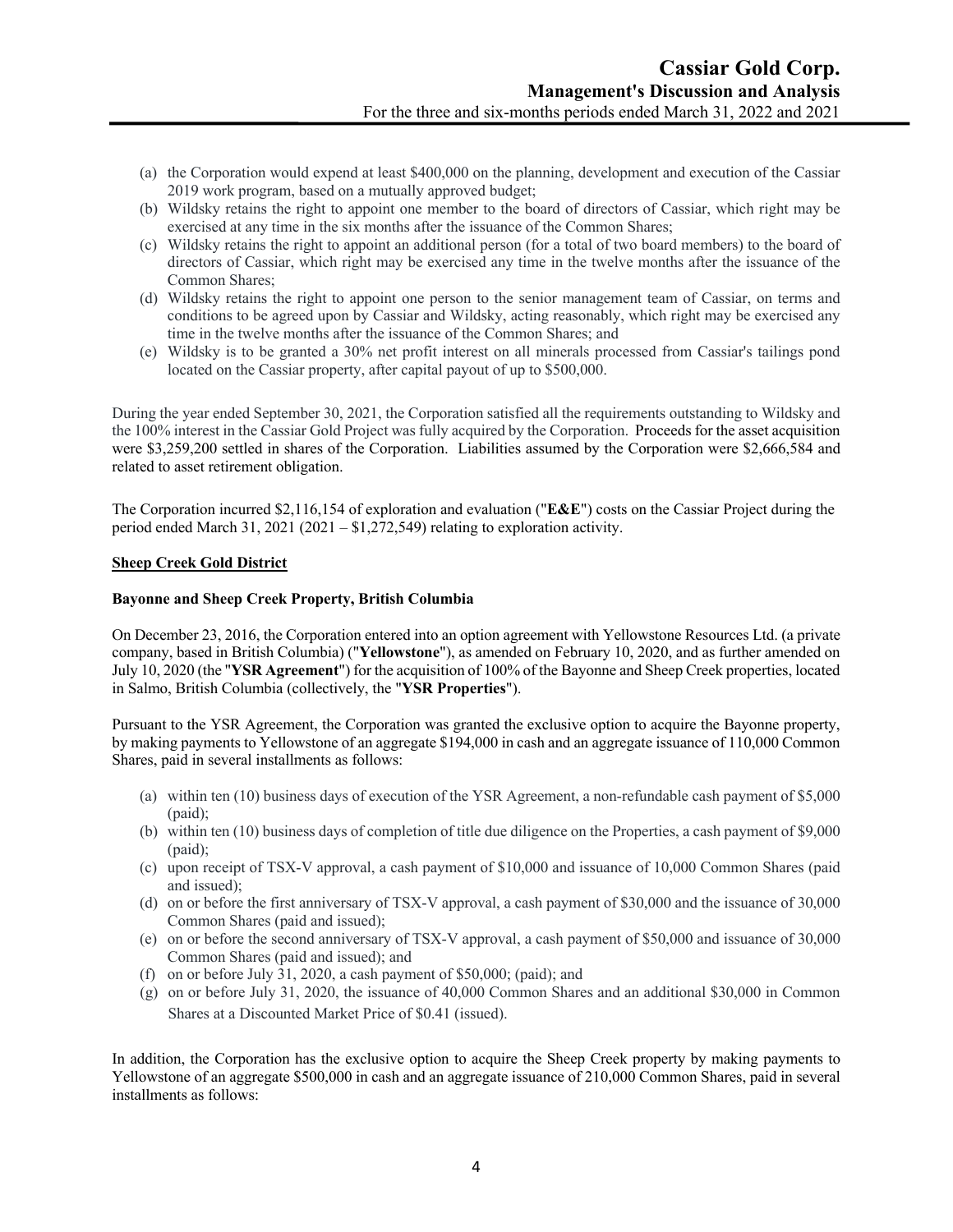- (a) upon receipt of TSX-V approval, a cash payment of \$25,000 (paid);
- (b) on or before six months, following TSX-V approval, a cash payment of \$25,000 (paid);
- (c) on or before the first anniversary of TSX-V approval, a cash payment of \$25,000 (paid);
- (d) on or before eighteen (18) months following, TSX-V approval, a cash payment of \$25,000 (paid);
- (e) on or before the second anniversary of TSX-V approval, a cash payment of \$100,000 and issuance of 60,000 Common Shares (paid and issued);
- (f) on or before July 31, 2020, \$100,000 payable in Shares at a Discounted Market Price of \$0.41 (paid);
- (g) on or before the fourth anniversary of TSX-V approval, a cash payment of \$136,000 (paid); and
- (h) on or before the fifth anniversary of TSX-V approval, a cash payment of \$100,000 and issuance of 90,000 Common Shares (paid and issued).

The Corporation incurred \$25,222 of E&E costs on the Sheep Creek Project during the period ended March 31, 2022  $(2021 - \text{Snil})$  relating to exploration activity.

On February 15, 2021, the Corporation entered into a Third Amending Agreement with Yellowstone for the purpose of amending the fourth anniversary payment.

Pursuant to the Third Amending Agreement, the parties agreed that the fourth anniversary payment would be paid as follows:

• With respect to the Sheep Creek Property, in addition to the \$100,000 cash payment, 60,000 Common Shares payable will be settled via cash payment at a deemed share price of \$0.60 per share for a total payment of \$36,000. The total aggregate payment was \$136,000 (paid).

During the period ended March 31, 2022, the Corporation made the final option payment of \$100,000 and issued 90,000 shares to acquire 100% interest in the Sheep Creek Gold District Project.

### **GOING CONCERN**

The Corporation incurred a net loss of \$650,858 and \$1,010,144 (2021 - \$644,674 and \$1,303,510) and had negative cash flows relating to operating activities of \$631,894 and \$1,358,132 (2021 - \$321,610 and \$1,493,676) for the three and six-months periods ended March 31, 2022 and 2021and had a working capital of \$3,984,272 (September 30, 2021  $-$  \$2,937,830). As such, there is a material uncertainty related to these events and conditions that may cast significant doubt on the ability to continue as a going concern and therefore, it may be unable to realize its assets and discharge its liabilities in the normal course of business. The continuation of the Corporation as a going concern is dependent on the ability of the Corporation to achieve positive cash flow from operations and/or obtain necessary equity or other financing to continue exploration on its exploration and evaluation assets. The Financial Statements do not reflect any adjustments to the carrying values of assets and liabilities, reported expenses, and balance sheet classifications that would be necessary should the Corporation be unable to continue as a going concern, and these adjustments could be material. The Corporation intends to raise the required funds through the issuance of equity, by securing strategic partners or assuming debt.

The application of the going concern concept is dependent upon the Corporation's ability to generate future profitable operations and receive continued financial support from its shareholders. Management is actively engaged in the review and due diligence of new projects, is seeking to raise the necessary capital to meet its funding requirements and has undertaken available cost cutting measures. There can be no assurance that management's plan will be successful. If the going concern assumptions were not appropriate for the Corporation's financial statements for the three and six-months periods ended March 31, 2022 and 2021 then adjustments would be necessary to the carrying value of assets and liabilities, the reported expenses and the statement of financial position classifications used. Such adjustments could be material.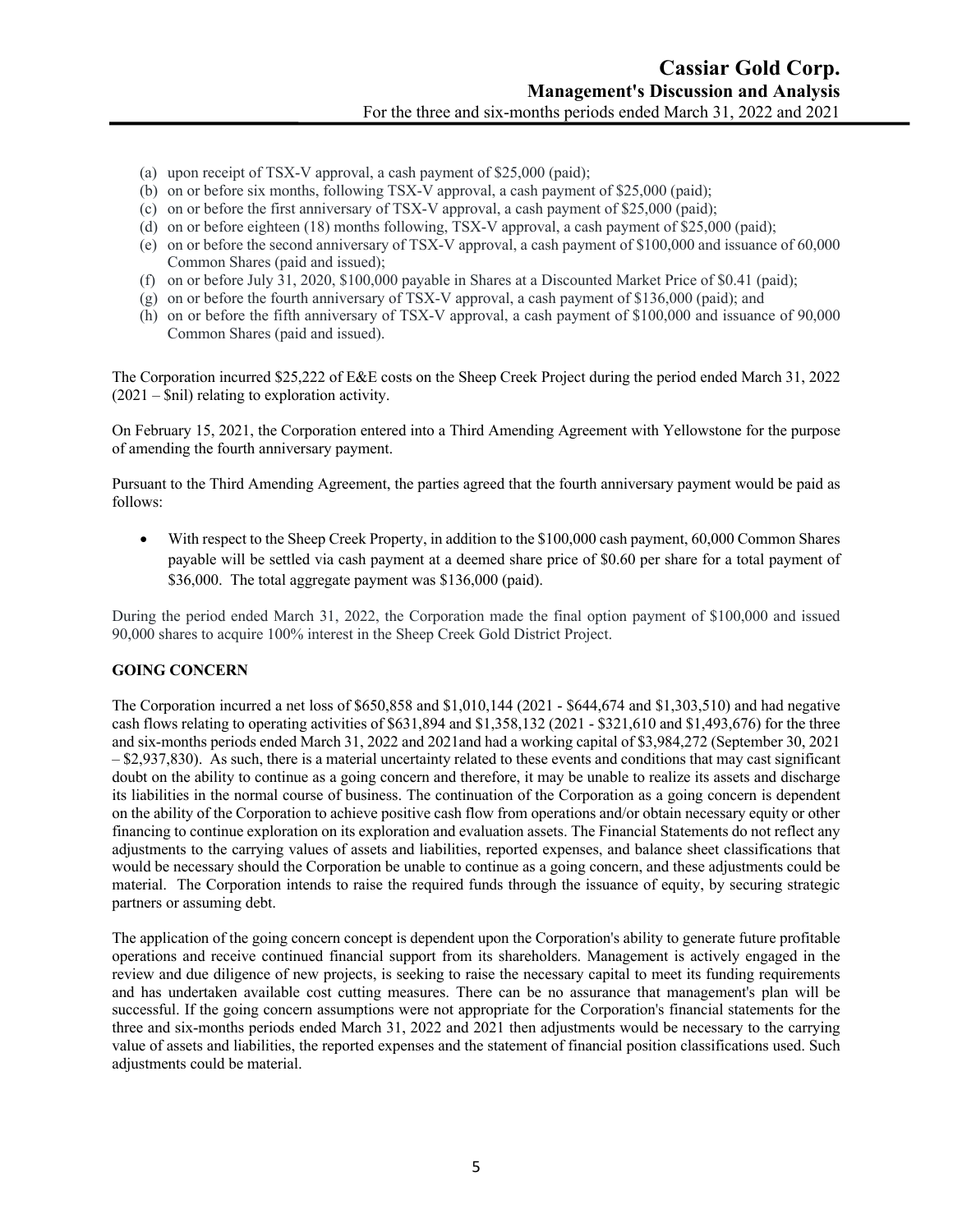The business of mining and exploration involves a high degree of risk and there can be no assurance that current exploration programs will result in profitable mining operations. The Corporation has no source of revenue and has significant cash requirements to meet its administrative overhead and maintain its mineral interests. The recoverability of amounts shown for exploration and evaluation assets is dependent on several factors. These include the discovery of economically recoverable reserves, the ability of the Corporation to obtain the necessary financing to complete the development of these properties, and future profitable production or proceeds from disposition of exploration and evaluation assets.

# **COVID-19 Public Health Crisis**

The Corporation's business, operations and financial condition could be materially and adversely affected by the outbreak of epidemics or pandemics or other health crises, including the recent outbreak of COVID-19. To date, there have been a large number of temporary business closures and government enforced lockdowns, along with a general reduction in consumer activity in Canada. The outbreak has caused companies and various governmental bodies to impose travel, gathering and other restrictions pursuant to public health orders. While these effects are expected to be temporary, the duration of the various disruptions to businesses locally and internationally and the related financial impact cannot be reasonably estimated at this time. Similarly, the Corporation cannot estimate whether or to what extent this outbreak and its financial impact may extend. Such public health crises can result in volatility and disruptions in the supply and demand for gold and other metals and minerals, global supply chains and financial markets, as well as declining trade and market sentiment and reduced mobility of people. All of the foregoing may impact mineral prices, interest rates, credit ratings, credit risk, share prices and inflation. The risks to the Corporation of COVID-19 and related public health orders may include but are not limited to the following: potential slowdowns or temporary suspensions of operations in locations impacted by an outbreak; interruptions to supply chains and supplies upon on which the Corporation relies; restrictions that the Corporation and its contractors and subcontractors impose to ensure the safety of employees and others; increased labor costs; regulatory changes; political or economic instabilities; and civil unrest.

As of the date hereof, the British Columbia provincial government has designated businesses engaged in mineral exploration and development as an "essential service". Provided the Corporation's exploration activities continue to be so designated and the current availability of labor and supplies is not materially affected by new developments respecting COVID-19 or responses thereto, the Corporation expects that its personnel and/or consultants will be able to continue surveying and drilling activities respecting any exploration activities without significant delays or increases in cost.

The Corporation has and will continue to take measures recommended by Health Canada and applicable regulatory bodies, as appropriate. At this point, the extent to which COVID-19 will or may impact the Corporation is uncertain and these factors are beyond the Corporation's control; however, it is possible that COVID-19 may have a material adverse effect on the Corporation's business, results of operations and financial condition.

# **CORPORATE UPDATES**

### **Summary of Financing and Securities Matters**

On November 15, the Corporation's board of directors approved a new equity compensation plan (the "**Share Unit Plan**") providing for the issuance of restricted share units ("**RSUs**") and deferred share units ("**DSUs**" and, collectively with the RSUs, "**Awards**"). In connection with the adoption of the Share Unit Plan, the Corporation terminated its previously announced restricted share unit plan (the "**Old Plan**"). No awards had been made under the Old Plan.

The Share Unit Plan had been established to provide equity-based incentives to eligible employees, consultants, directors and officers of the Corporation. The maximum number of Awards issuable under the Share Unit Plan, together with the number of stock options issuable under the Corporation's Option Plan, may not exceed 10% of the number of issued and outstanding common shares of the Corporation as at the date of a grant under the Share Unit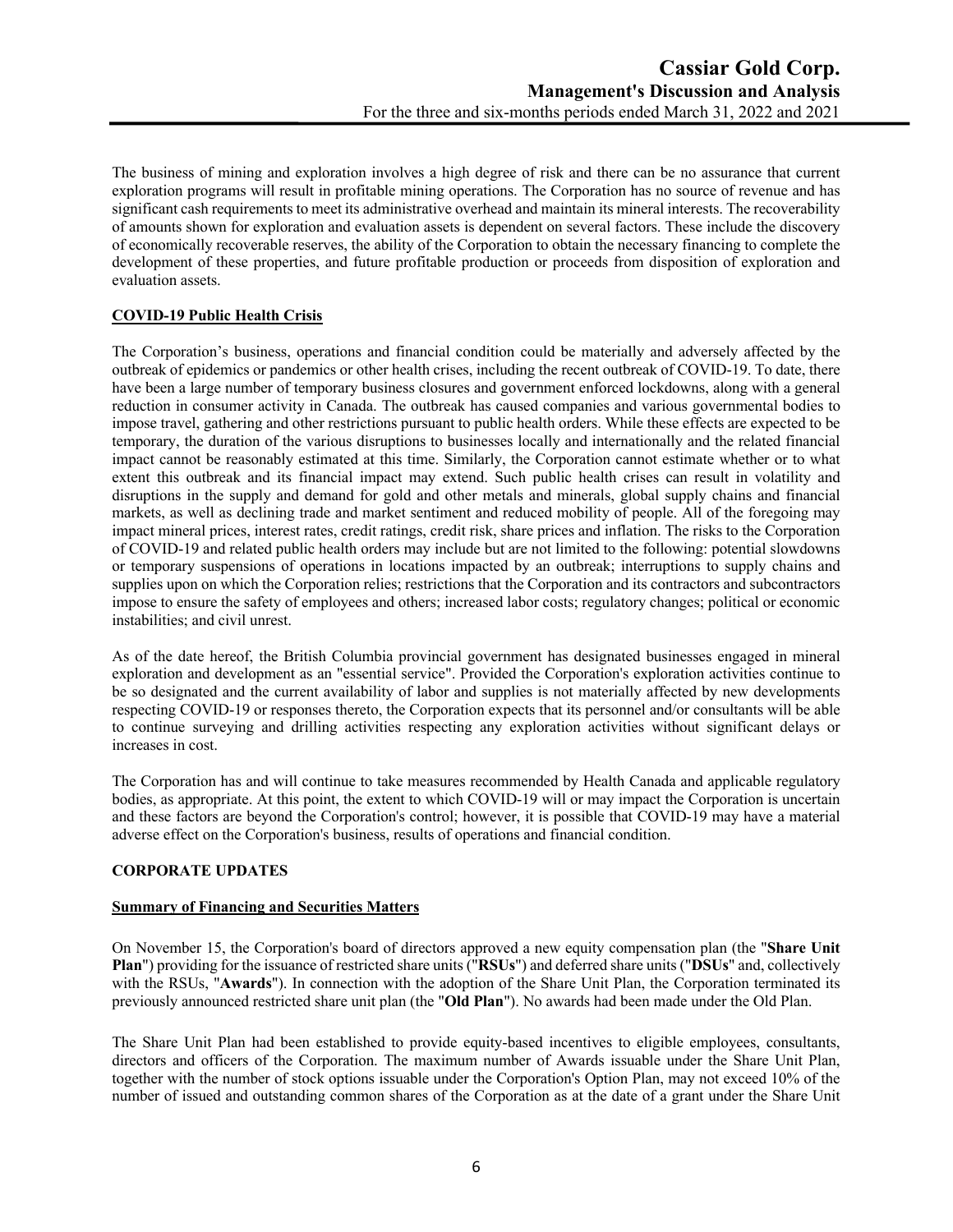Plan or the Option Plan, as the case may be. Based on the number of common shares currently outstanding, an aggregate of 6,017,977 Awards and/or options can be granted under the Share Unit Plan and/or the Option Plan.

The Share Unit Plan remains subject to the approval of the TSX Venture Exchange and disinterested shareholder approval at the next annual and special meeting of shareholders of the Corporation, expected to occur in the first quarter of 2022. Further details of the Share Unit Plan will be included in the management information circular of the Corporation which will be sent to shareholders and filed on SEDAR in connection with the meeting.

The Corporation also granted stock options exercisable to purchase up to an aggregate of 650,000 Common Shares of the Corporation, along with 216,000 RSUs and 394,000 DSUs, to directors, officers, employees, advisors and consultants. The grants are made pursuant to the Corporation's Option Plan and Share Unit Plan.

The stock options will be exercisable at a price of \$0.79 per share, and will vest over a period of three years, with one third of the options vesting immediately, and one third vesting at the end of each of the first and second anniversary of the date of grant. The options have an expiry of November 15, 2026. Similarly, the RSUs will vest over a period of three years, with one third of the RSUs vesting immediately upon receipt of final approval of the Share Unit Plan from the TSX Venture Exchange, and one third vesting at the end of each of the first and second anniversary of the date of grant.

Pursuant to the Share Unit Plan, each vested RSU entitles the holder to receive, at the discretion of the board of directors of the Corporation, either: (i) one common share of the Corporation; or (ii) a cash amount equal to the closing price of the common shares of the Corporation on the last trading date prior to the vesting date and shall be settled as soon as reasonably practicable following the vesting thereof.

The DSUs shall vest upon the termination of the holder's services to the Corporation (other than termination for cause or without the Corporation's consent) and includes eligible retirement or death of the holder. Pursuant to the Share Unit Plan, each vested DSU entitles the holder to receive, at the discretion of the board of directors of the Corporation, either: (i) one Common Share or (ii) a cash amount equal to the closing price of the Common Shares of the Corporation on the last trading date prior to the exercise thereof.

The grant of the Awards and the adoption of the Share Unit Plan is subject to receipt of the final approval of the TSX Venture Exchange.

On November 22, 2021, 36,000 common share purchase warrants were exercised at a price of \$0.60. The Corporation received proceeds of \$21,600 and issued 36,000 Common Shares.

On November 29, 2021, 260,000 common share purchase warrants were exercised at a price of \$0.60. The Corporation received proceeds of \$156,000 and issued 260,000 Common Shares.

On December 9, 2021, 400,000 common share purchase warrants were exercised at a price of \$0.60. The Corporation received proceeds of \$240,000 and issued 400,000 Common Shares.

On December 17, 2021, 106,500 common share purchase warrants were exercised at a price of \$0.60. The Corporation received proceeds of \$63,900 and issued 400,000 Common Shares.

On December 20, 2021, 111,111 common share purchase warrants were exercised at a price of \$0.75 and 522,000 common share purchase warrants were exercised at a price of \$0.85. The Corporation received aggregate proceeds of \$527,033 and issued 633,111 Common Shares.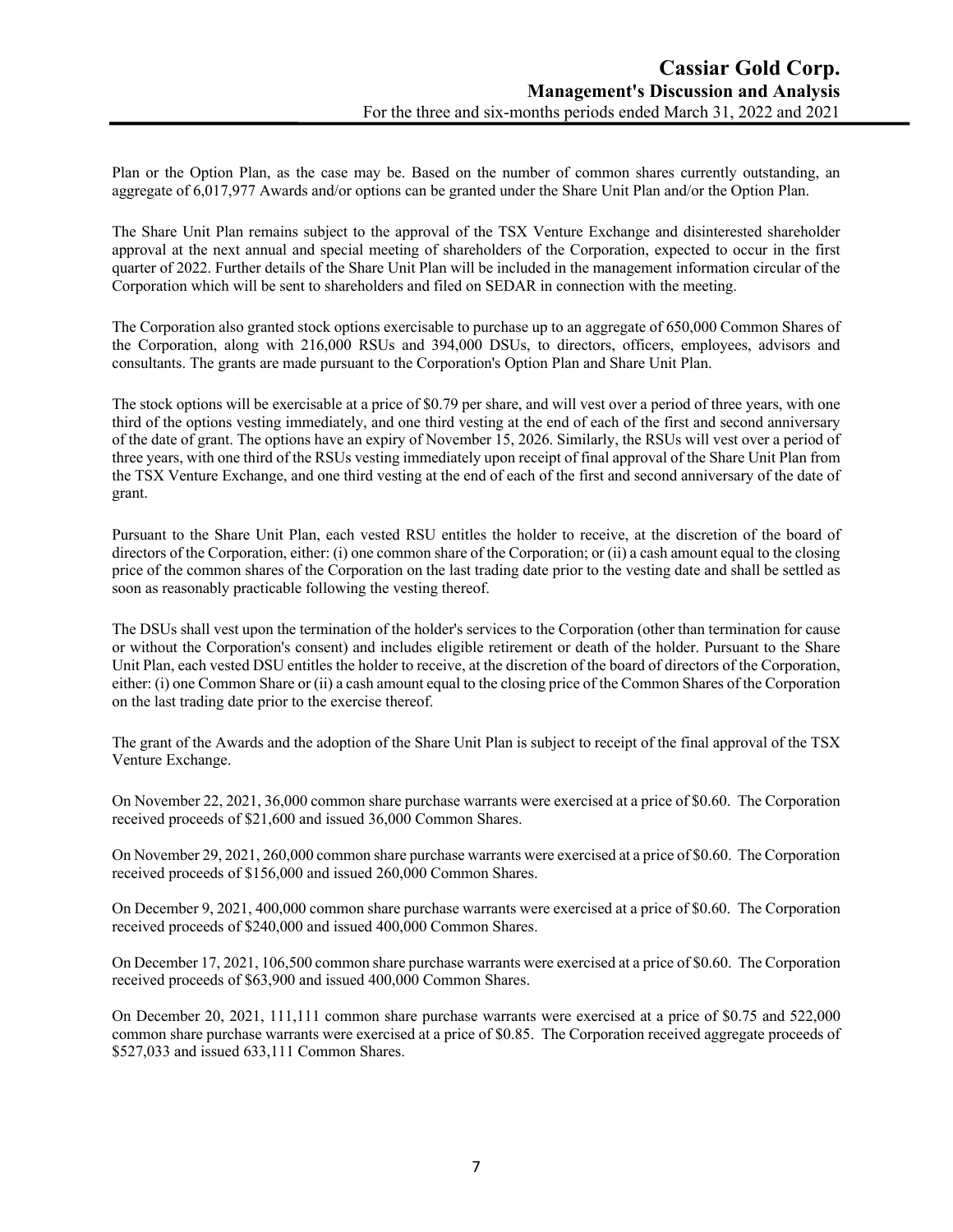On December 29, 2021, 756,857 common share purchase warrants were exercised at a price of \$0.60 and 83,333 common share purchase warrants were exercised at a price of \$0.675. The Corporation received aggregate proceeds of \$510,364 and issued 840,190 Common Shares.

On January 6, 2022, 100,000 stock options that were issued on June 24, 2019 were exercised at a price of \$0.50 which. The Corporation received proceeds of \$50,000 and issued 100,000 common shares.

On January 10, 2022, 388,283 common share purchase warrants were exercised at a price of \$0.60 and 150,000 common share purchase warrants were exercised at a price of \$0.70. The Corporation received aggregate proceeds of \$337,970 and issued 538,283 common shares.

On January 19, 2022, 493,158 common share purchase warrants were exercised at a price of \$0.60 and 29,166 common share purchase warrants were exercised at a price of \$0.90. The Corporation received aggregate proceeds of \$322,144 and issued 522,324 common shares.

On January 21, 2022, 236,000 common share purchase warrants were exercised at a price of \$0.60. The Corporation received proceeds of \$141,600 and issued 236,000 common shares.

On February 3, 2022, 150,000 common share purchase warrants were exercised at a price of \$0.60 and 7,142 common share purchase warrants were exercised at a price of \$0.90. The Corporation received aggregate proceeds of \$96,428 and issued 157,142 common shares.

On February 4, 2022, the Corporation issued 90,000 common shares valued at a market price of \$0.93 as per the Bayonne and Sheep Creek Property option agreement signed on December 23, 2016 and amended by amending agreements dated February 10, 2020, July 10, 2020 and February 15, 2021 and as per TSX-V approval received on February 6, 2017.

On February 22, 2022, 320,000 common share purchase warrants were exercised at a price of \$0.60, 400,000 common share purchase warrants were exercised at a price of \$0.675, 243,888 purchase warrants were exercised at a price of \$0.70 and 20,833 purchase warrants were exercised at a price of \$0.90. The Corporation received aggregate proceeds of \$381,471 and issued 984,721 common shares.

On March 2, 2022, the Corporation entered into an agreement with Red Cloud Securities Inc. and Raymond James Ltd. (the "Co-Lead Underwriters") to act as co-lead underwriters and joint bookrunners on behalf of a syndicate of underwriters (collectively, the "Underwriters") pursuant to which the Underwriters have agreed to purchase 4,000,000 flow-through units of the Company (each, a "FT Unit") to be resold to charitable purchasers at a price of C\$1.50 per FT Unit (the "Offering Price") on a "bought deal" basis by way of a short form prospectus for gross proceeds of C\$6,000,000 (the "Offering").

Each FT Unit will consist of one common share of the Corporation to be issued as a "flow-through share" within the meaning of the Income Tax Act (Canada) (each, a "FT Share") and one half of one common share purchase warrant (each whole warrant, a "Warrant"). Each whole Warrant shall entitle the holder to purchase one non-flow-through common share of the Corporation (each, a "Warrant Share") at a price of C\$1.60 at any time on or before that date which is 24 months after the closing date of the Offering.

The Corporation has granted to the Underwriters an option, exercisable for a period of 30 days after and including the closing date of the Offering, to purchase up to an additional 15% of the FT Units sold under the Offering for resale to charitable purchasers at the Offering Price to raise additional gross proceeds of up to C\$900,000 to cover overallotments, if any, and for market stabilization purposes.

Proceeds from the sale of FT Shares will be used to incur "Canadian exploration expenses" as defined in subsection 66.1(6) of the Income Tax Act and "flow through mining expenditures" as defined in subsection 127(9) of the Income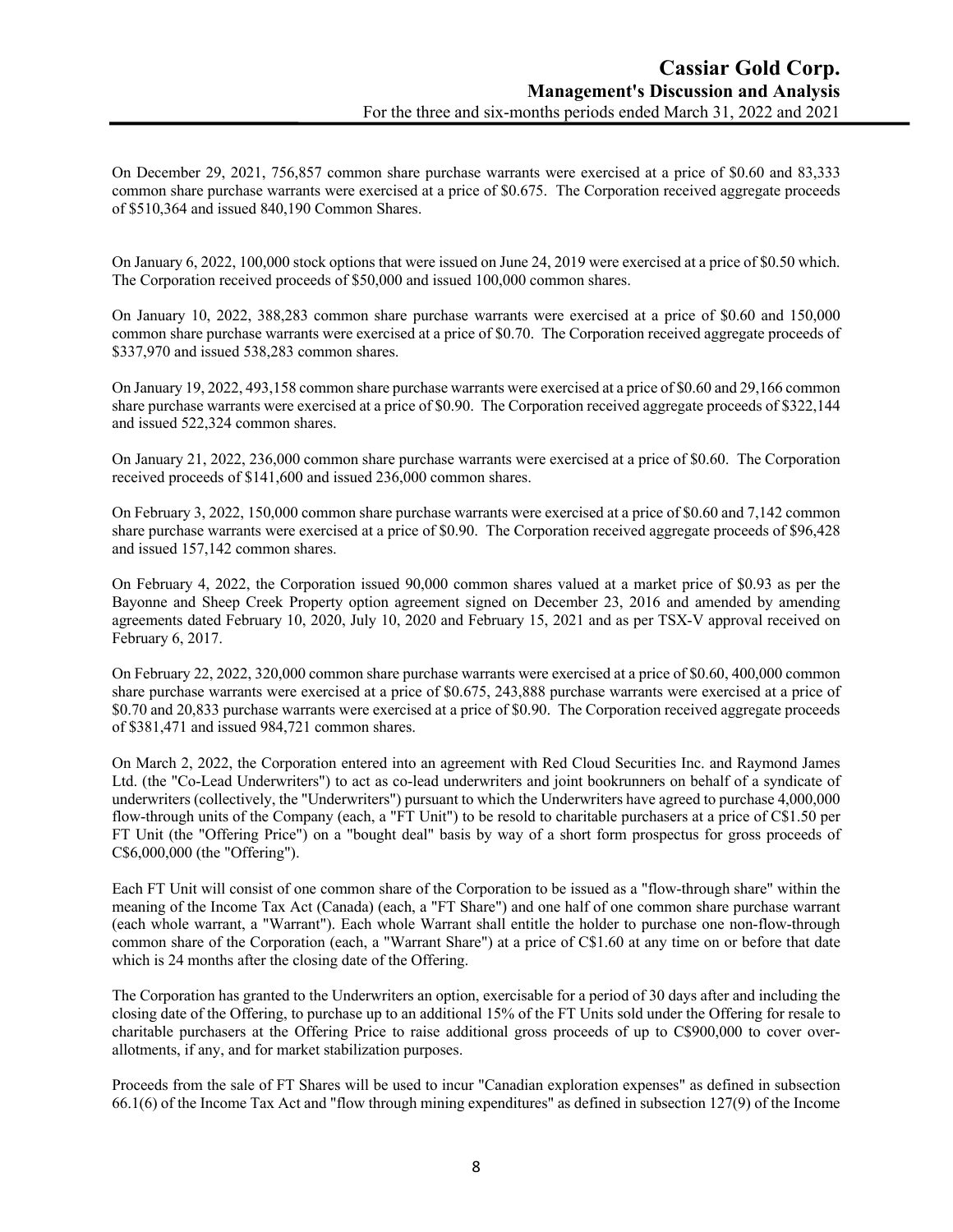Tax Act. Such proceeds will be renounced to the subscribers with an effective date not later than December 31, 2022, in the aggregate amount of not less than the total amount of gross proceeds raised from the issue of FT Shares. The Corporation intends to use the net proceeds raised from the Offering for the exploration of the Corporation 's Cassiar Gold property in British Columbia, Canada.

The FT Units will be sold by way of a short form prospectus to be filed in British Columbia, Alberta, Saskatchewan, Ontario and Nova Scotia. The Offering is scheduled to close on or around March 24, 2022 and is subject to certain conditions including, but not limited to, the receipt of all necessary approvals including the approval of the TSX Venture Exchange.

On March 3, 2022, the Corporation amended its agreement with Red Cloud Securities Inc. and Raymond James Ltd. (the "Co-Lead Underwriters") to act as co-lead underwriters and joint bookrunners on behalf of a syndicate of underwriters (collectively, the "Underwriters") to increase the size of the Corporation's previously announced offering from \$6.0 million to \$10.0 million. Under the revised offering, the Underwriters have agreed to purchase 6,666,667 flow-through units of the Corporation (each, a "FT Unit") to be resold to charitable purchasers at a price of C\$1.50 per FT Unit (the "Offering Price") on a "bought deal" basis by way of a short form prospectus for gross proceeds of C\$10,000,001 (the "Offering").

The Corporation has granted to the Underwriters an option, exercisable for a period of 30 days after and including the closing date of the Offering, to purchase up to an additional 1,000,000 FT Units for resale to charitable purchasers at the Offering Price to raise additional gross proceeds of up to C\$1,500,000 to cover over-allotments, if any, and for market stabilization purpose. Other terms of the agreement were unchanged.

On March 16, 2022, 24,328 common share purchase warrants were exercised at a price of \$0.60, 1,333 purchase warrants were exercised at a price of \$0.70 and 372,500 purchase warrants were exercised at a price of \$0.90. The Corporation received aggregate proceeds of \$350,750 and issued 398,161 common shares.

On March 23, 2022, 70,000 common share purchase warrants were exercised at a price of \$0.60. The Corporation received proceeds of \$42,000 and issued 70,000 common shares.

On March 29, 2022, 586,429 common share purchase warrants were exercised at a price of \$0.60 and 141,666 purchase warrants were exercised at a price of \$0.70. The Corporation received aggregate proceeds of \$451,024 and issued 728,095 common shares.

As at March 31, 2022, the Corporation received funds of \$23,700 for an option exercise. The shares were issued subsequent to the period ended March 31, 2022 (see subsequent events note).

# **SUBSEQUENT EVENTS**

On April 11, 2022, 30,000 stock options that were issued on November 15, 2021 were exercised. The Corporation issued 30,000 common shares and received proceeds of \$23,700. The proceeds were received during the period ended March 31, 2022 and was recorded as deferred share capital issuance.

On April 12, 2022, 399,657 common share purchase warrants were exercised at a price of \$0.60. The Corporation received aggregate proceeds of \$239,794 and issued 399,657 common shares.

On April 19, 2022, 454,857 common share purchase warrants were exercised at a price of \$0.60. The Corporation received aggregate proceeds of \$272,914 and issued 454,857 common shares.

On April 19, 2022, 53,332 stock options that were issued on March 22, 2021 were exercised. The Corporation issued 53,332 common shares and received proceeds of \$31,999.

On May 5, 2022, 200,000 common share purchase warrants were exercised at a price of \$0.60. The Corporation received aggregate proceeds of \$120,000 and issued 200,000 common shares.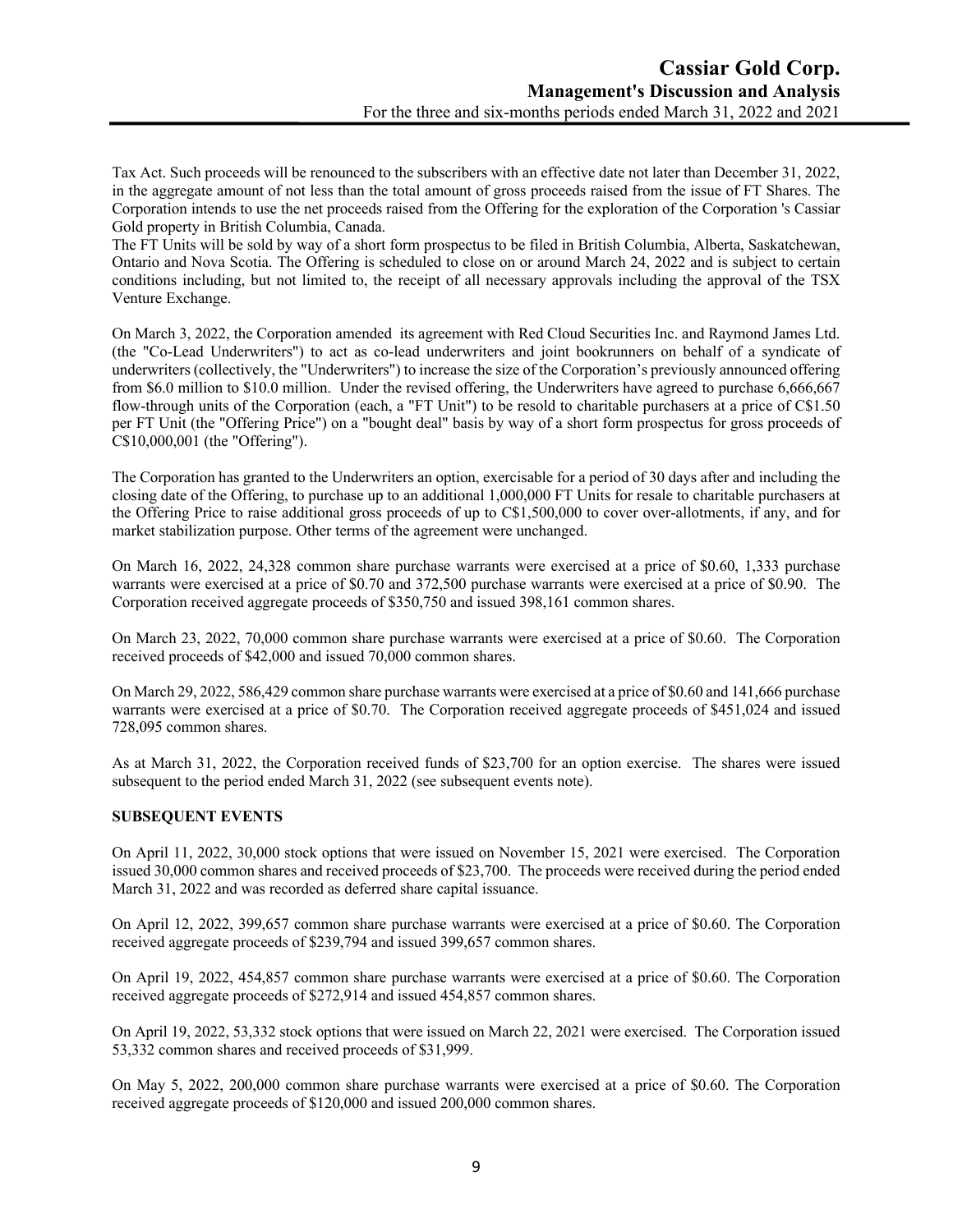On May 11, 2022, the Corporation completed the filing on an independent National Instrument 43-101 technical report on its 100% owned flagship Cassiar Gold Property ("Property") located in northern British Columbia, Canada. The technical report, with an effective date of April 28, 2022, titled "National Instrument 43-101 Technical Report on the Cassiar Gold Property," can be viewed on Cassiar Gold's website and has been filed under the Company's profile on SEDAR. The new technical report was completed by Scott Zelligan, P.Geo.; James Moors, P.Geo.; and Chantal Jolette, P.Geo., all of whom meet the requirements of independent qualified persons as described in National Instrument 43-101 and the companion Policy 43-101CP.

On May 12, 2022, 271,400 common share purchase warrants were exercised at a price of \$0.60. The Corporation received aggregate proceeds of \$162,840 and issued 271,400 common shares.

On May 24, 2022, the Corporation entered into an amending agreement to the underwriting agreement dated March 8, 2022 to amend size and pricing of its previously announced bought deal public offering (the "Offering"). Under the amended terms of the underwriting agreement, the Underwriters (as defined below) have agreed to purchase 8,000,000 flow-through units of the Corporation (each, a "FT Unit") to be resold to charitable purchasers at a price of C\$1.00 per FT Unit (the "Offering Price") on a "bought deal" basis by way of a short form prospectus for gross proceeds of C8,000,000. Red Cloud Securities Inc. and Raymond James Ltd. are acting as co-lead underwriters and joint bookrunners for the Offering on behalf of a syndicate of underwriters (collectively, the "Underwriters").

Each FT Unit will consist of one common share of the Corporation to be issued as a "flow-through share" within the meaning of the Income Tax Act (Canada) (each, a "FT Share") and one half of one common share purchase warrant (each whole warrant, a "Warrant"). Each whole Warrant shall entitle the holder to purchase one non-flow-through common share of the Corporation (each, a "Warrant Share") at a price of C\$1.05 at any time on or before that date which is 24 months after the closing date of the Offering.

The Corporation has granted to the Underwriters an option, exercisable for a period of 30 days after and including the closing date of the Offering, to purchase up to an additional 1,200,000 FT Units for resale to charitable purchasers at the Offering Price to raise additional gross proceeds of up to C\$1,200,000 to cover over-allotments, if any, and for market stabilization purposes.

Proceeds from the sale of FT Shares will be used to incur "Canadian exploration expenses" as defined in subsection 66.1(6) of the Income Tax Act and "flow through mining expenditures" as defined in subsection 127(9) of the Income Tax Act. Such proceeds will be renounced to the subscribers with an effective date not later than December 31, 2022, in the aggregate amount of not less than the total amount of gross proceeds raised from the issue of FT Shares. The Corporation intends to use the net proceeds raised from the Offering for the exploration of the Company's Cassiar Gold property in British Columbia, Canada.

The FT Units will be sold by way of a final short form prospectus to be filed in British Columbia, Alberta, Saskatchewan, Ontario and Nova Scotia, subject to regulatory approval. A preliminary prospectus dated March 8, 2022 was filed in respect of the original Offering and the final prospectus will be updated to reflect the terms of the amended underwriting agreement. The Offering is scheduled to close on or around June 8, 2022 and is subject to certain conditions including, but not limited to, the receipt of all necessary approvals including the approval of the TSX Venture Exchange.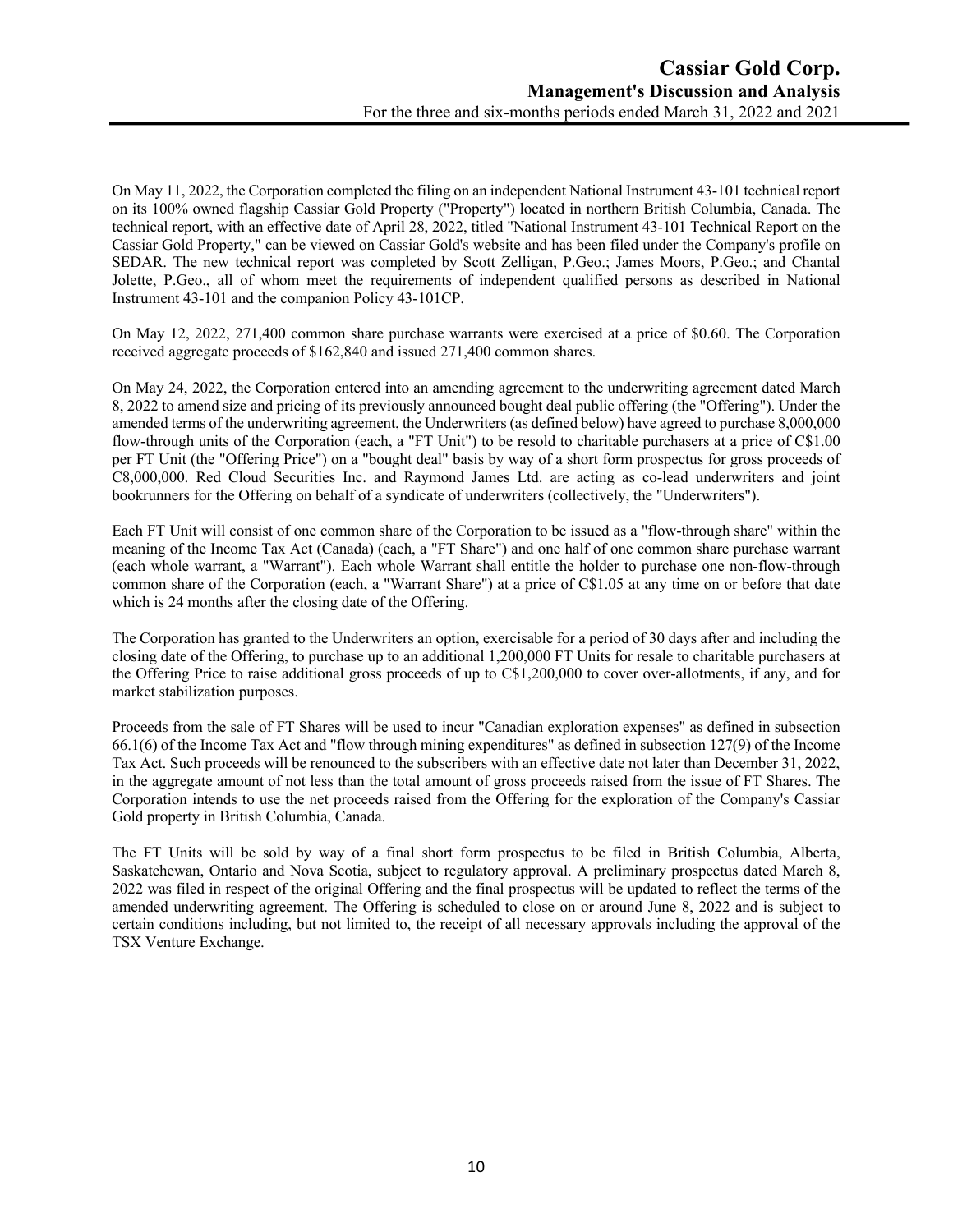# **HIGHLIGHTS**

|                                                                          | Three months<br>ended<br><b>March 31, 2022</b> | Three months<br>ended<br>March 31, 2021 | Six months<br>ended<br><b>March 31, 2022</b> | Six months<br>ended<br>March 31, 2021 |
|--------------------------------------------------------------------------|------------------------------------------------|-----------------------------------------|----------------------------------------------|---------------------------------------|
| Net Revenues                                                             | \$<br>-                                        | S<br>$\overline{\phantom{0}}$           | S<br>$\blacksquare$                          | S                                     |
| Cash related to financing activities<br>Cash flows relating to operating | 2,171,547                                      | $\overline{\phantom{0}}$                | 3,986,013                                    | 6,057,349                             |
| activities                                                               | (631, 894)                                     | (321,610)                               | (1,358,132)                                  | (1,493,676)                           |
| Net loss                                                                 | (650, 858)                                     | (644, 674)                              | (1,010,144)                                  | (1,303,510)                           |
| Loss per share - basic and diluted                                       | (0.01)                                         | (0.01)                                  | (0.02)                                       | (0.02)                                |

| As at March 31,              | 2021       | 2021         | 2020        |
|------------------------------|------------|--------------|-------------|
| Total assets                 | 25,028,857 | \$19,573,659 | \$5,586,341 |
| Total liabilities            | 2,818,001  | 3,967,342    | 556,454     |
| Current assets               | 4,320,359  | 5,257,863    | 74,509      |
| Current liabilities          | 336,087    | 1,005,513    | 556,465     |
| Working capital (deficiency) | 3,984,272  | \$4,252,350  | \$(481,959) |
| Common shares outstanding    | 66,280,294 | 54, 346, 435 | 26,743,782  |

# **SUMMARY OF QUARTERLY RESULTS**

The following table summarizes the Corporation's quarterly financial results:

|                                                                       | March 31                 |                          | December 31              |                          | September 30             |             | June 30                  |            |
|-----------------------------------------------------------------------|--------------------------|--------------------------|--------------------------|--------------------------|--------------------------|-------------|--------------------------|------------|
| Three-month periods ended,                                            | 2022                     | 2021                     | 2021                     | 2020                     | 2021                     | 2020        | 2021                     | 2020       |
| Expenses                                                              |                          |                          |                          |                          |                          |             |                          |            |
| General and administrative                                            | \$521,191                | \$389,236                | \$271,104                | \$758,222                | \$487,559                | \$956,057   | \$201,388                | \$197,363  |
| Operating                                                             | $\overline{\phantom{a}}$ | $\overline{\phantom{a}}$ | $\overline{\phantom{a}}$ | 20,210                   | $\overline{\phantom{a}}$ | 24,843      | $\overline{\phantom{a}}$ | 16,057     |
| Depreciation                                                          | 12,974                   | 24,833                   | 12,974                   | 5,798                    | 15,316                   | 7,648       | 15,316                   | 7,648      |
| Share based compensation                                              | 144,099                  | 171,463                  | 144,099                  | 82,507                   | 196,356                  | 267,911     | 165,841                  | 29,816     |
| Loss before other items                                               | \$678,264                | \$585,532                | \$428,177                | \$866,737                | \$699,231                | \$1,256,459 | \$382,545                | \$250,884  |
| Interest on note payable                                              |                          |                          |                          |                          |                          |             |                          | 7,700      |
| Interest of payables                                                  | $\overline{\phantom{a}}$ |                          | $\overline{\phantom{0}}$ |                          | $\overline{\phantom{a}}$ | 1,861       | $\overline{\phantom{0}}$ |            |
| Flow through share premium                                            | (27,730)                 | (52,866)                 | (69,212)                 | (208, 205)               | (502, 353)               | 55,107      | (196, 452)               | (100, 933) |
| Other income                                                          | (17)                     | $\overline{\phantom{a}}$ | (20)                     | 304                      | (20)                     | (25,700)    | (31)                     |            |
| Impairment                                                            |                          |                          |                          |                          | $\overline{\phantom{0}}$ |             |                          |            |
| Accretion and change in<br>estimate of asset retirement<br>obligation | 341                      | 112,008                  | 341                      | $\overline{\phantom{a}}$ | (139, 480)               |             | 56,004                   |            |
| Net loss from Operations                                              | \$650,858                | \$644,674                | \$359,286                | \$658,836                | \$57,378                 | \$1,287,727 | \$242,066                | \$157,651  |
| Loss per share – basic and diluted                                    | 0.01<br>\$               | \$<br>0.01               | S<br>0.01                | S<br>0.01                | S<br>0.00                | \$<br>0.05  | \$<br>0.00               | \$<br>0.00 |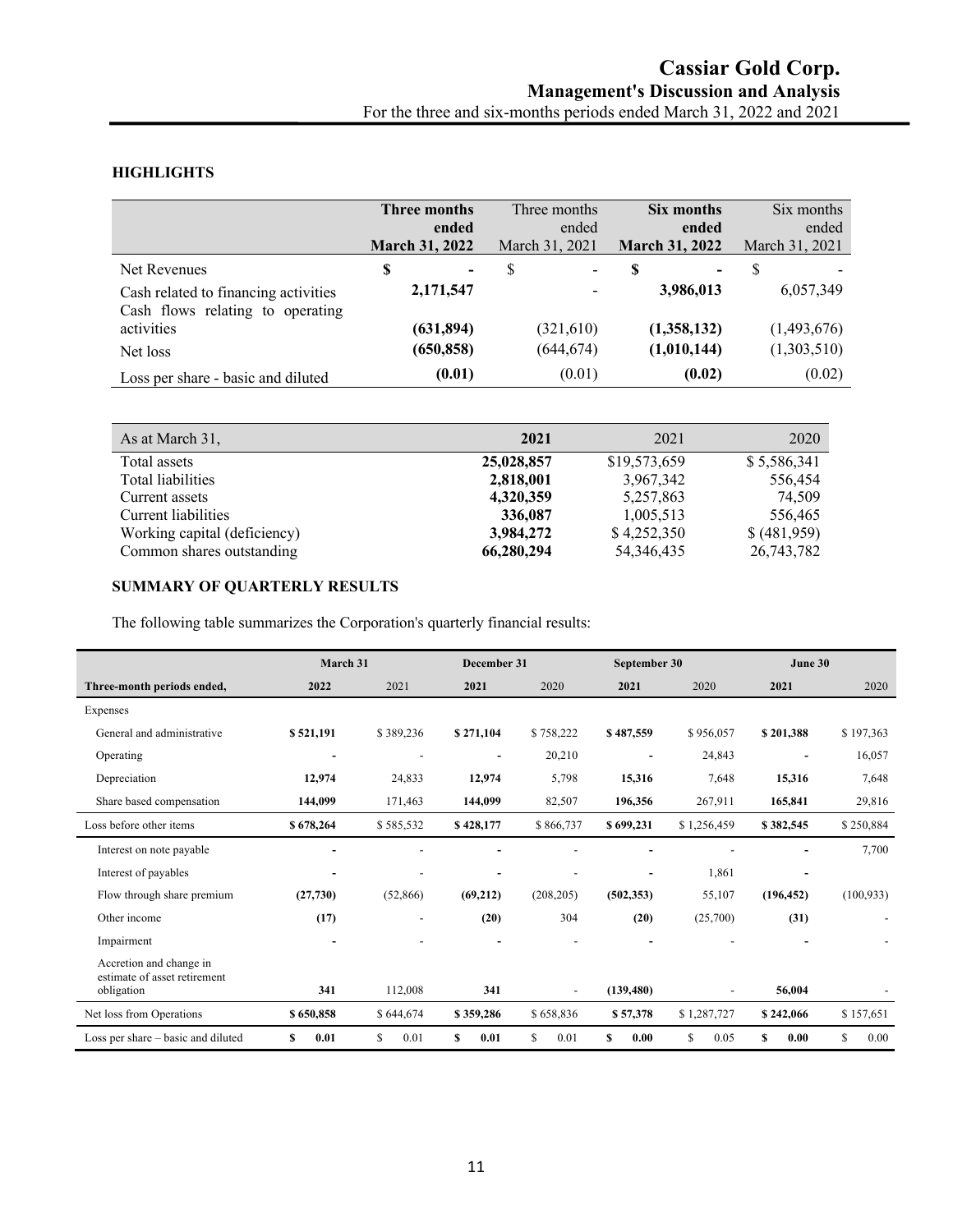#### **Variances quarter over quarter can be explained as follows:**

- For the quarter ended March 31, 2022, the higher net loss is related to higher general and administrative costs, lower depreciation and share-based compensation and a lower flow-through share premium.
- For the quarter ended December 30, 2021, the lower net loss is related a lower flow-through share premium and lower general and administrative costs.
- For the quarter ended September 30, 2021, the lower net loss is related to a decrease in professional fees and consultants as well as higher flow through premium.
- For the quarter ended June 30 2021, the higher net losses are related to higher share based compensation.

### **DISCUSSION OF OPERATIONS**

The Corporation is focused on the exploration of gold in British Columbia. The Corporation's general and administrative expenses increased to \$521,191 from the 2021 comparative amount of \$389,236. The increase in general and administrative expenses is primarily a result of increased marketing and consulting fees related to the business of the Corporation for the three and six-months periods ended March 31, 2022 and 2021.

### **General and administrative details periods ended March 31:**

|                         | 3 Months      |               | <b>6 Months</b> |                 |  |
|-------------------------|---------------|---------------|-----------------|-----------------|--|
|                         | 2022          | 2021          | 2022            | 2021            |  |
| Management fees         | \$<br>153,835 | \$<br>87,000  | 278,079<br>S    | 233,500<br>\$   |  |
| Consulting              | 36,000        | 84,000        | 72,000          | 307,500         |  |
| Travel & Meals          | 21,572        |               | 21,745          | 7,409           |  |
| Office & Administrative | 22,966        | 16,205        | 52,181          | 30,455          |  |
| Marketing               | 101,332       | 172,689       | 146,196         | 494,153         |  |
| Professional Fees       | 185,486       | 29,342        | 222,094         | 74,441          |  |
| <b>Total</b>            | 521,191<br>\$ | 389,236<br>\$ | 792,295<br>\$   | 1,147,458<br>\$ |  |

General and administrative expenses increased during the three-month period ended March 31, 2022 and decreased during the six-months period ended March 31, 2022 over the prior comparative year principally due to the net effect of the following:

- Consulting fees decreased to  $$36,000$  and  $$72,000$  (2021  $$84,000$  and  $$307,500$ ) as a result of reduced needs for third party consultants;
- Travel and meals increased to \$21,572 and \$21,745 (2021 \$nil and \$7,409) as a result of increased travel related costs;
- Office and Administrative costs increased to  $$22,966$  and  $$52,181$  (2021 \$16,205 and \$30,455) as a result of increased administrative expenses related to the exploration activities at the Corporation's properties;
- Marketing fees decreased to \$101,332 and \$146,196 (2021 \$172,689 and 494,153) as a result of reduced needs for third party marketing consultants; and
- Professional fees increased to \$185,486 and \$222,094 (2021 \$29,342 and \$74,441) mainly as a result of increased needs for legal services.

## **Total expenses**

Total expenses for the three and six-months periods ended March 31, 2022 was \$628,264 and \$1,106,441 (2021 – \$585,532 and \$1,452,269). The increase for the three-months period ended March 31, 2022 is mainly a result of increased general and administrative costs and the decrease for the six-months period ended March31, 2022 is mainly a result of decreased general and administrative costs.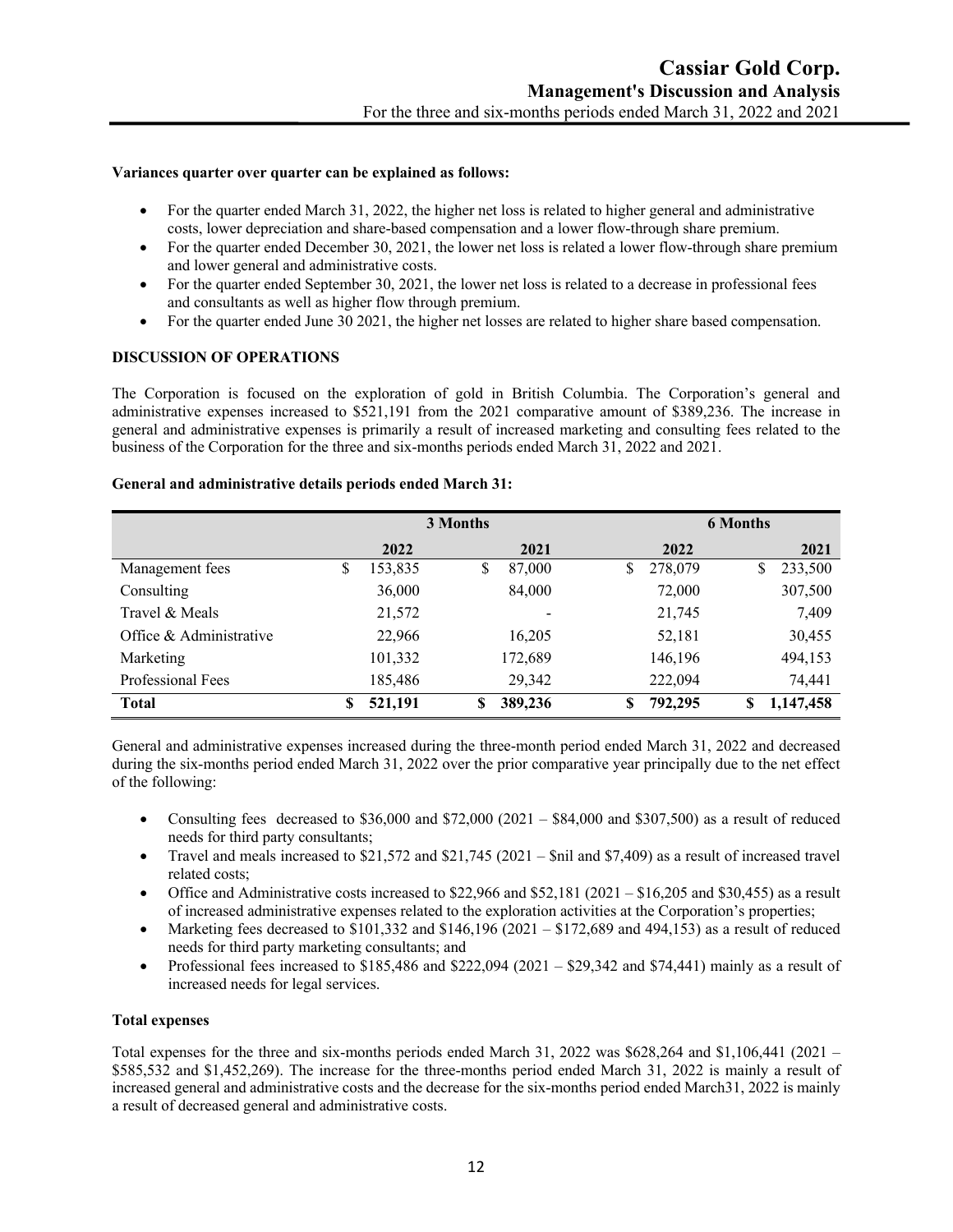#### **Second Quarter**

The table below details the significant changes in administrative expenditures for the three months ended March 31, 2022 as compared to the corresponding period ended March 31, 2021

| <b>Expenses</b>   | Increase / Decrease in<br><b>Expenses</b> | <b>Explanation for Change</b>                                   |
|-------------------|-------------------------------------------|-----------------------------------------------------------------|
| Professional Fees | Increase of \$156,144                     | increase as a result of increased listing fees and legal fees.  |
| Consultants       | Decrease of \$48,000                      | Decrease as a result of decreased consulting fees required      |
|                   |                                           | during the quarter                                              |
| Marketing         | Decrease of \$71,357                      | Decrease as a result of reduced needs for third party marketing |
|                   |                                           | consulting                                                      |

# **FINANCIAL INTRUMENTS, LIQUIDITY AND CAPITAL RESOURCES**

The Corporation's financial instruments, consisting of cash, GST receivables and trade payables, approximate fair values due to the relatively short-term maturities of the instruments. It is management's opinion that the Corporation is not exposed to significant interest, currency or credit risks arising from these financial instruments.

The Corporation's primary objective with respect to its capital management is to ensure that it has sufficient cash resources to fund the identification and evaluation of potential acquisitions and to maintain the development program for the Corporation's properties. To secure the additional capital necessary to pursue these plans, the Corporation may attempt to raise additional funds through the issuance of equity, by securing strategic partners or assuming debt. The Corporation is exposed to liquidity risk. Liquidity risk is the risk that an entity will encounter difficulty in meeting obligations associated with financial liabilities.

As at March 31, 2022, the Corporation had cash and cash equivalents of \$3,880,887 compared with \$3,473,561 at September 30, 2021. The Corporation continues to experience negative operating cash flow as a result of no revenue coupled with the Corporation's ongoing expenses related to its exploration and business development activities. The Corporation anticipates a negative operating cash flow will continue until such time as production begins on its existing properties.

Certain conditions exist that may cast significant doubt on the validity of the going concern assumption. The Corporation incurred a net loss of \$650,858 and \$1,010,144 (2021 - \$644,674 and \$1,303,510) and had negative cash flows relating to operating activities of \$631,894 and \$1,358,132 (2021 - \$321,610 and \$1,493,676) for the three and six-months periods ended March 31, 2022 and 2021 and had a working capital of \$3,984,272 (September 30, 2021 – \$2,937,830). The continuation of the Corporation as a going concern is dependent on the ability of the Corporation to achieve positive cash flow from operations and/or obtain necessary equity or other financing to continue exploration on its exploration and evaluation assets. The Corporation's financial statements for the three and six-months periods ended March 31, 2022 and 2021 do not reflect any adjustments to the carrying values of assets and liabilities, reported expenses, and balance sheet classifications that would be necessary should the Corporation be unable to continue as a going concern, and these adjustments could be material. The Corporation intends to raise the required funds through the issuance of equity, by securing strategic partners or assuming debt.

The Corporation defines capital to include equity, comprised of share capital including warrants, contributed surplus and deficit.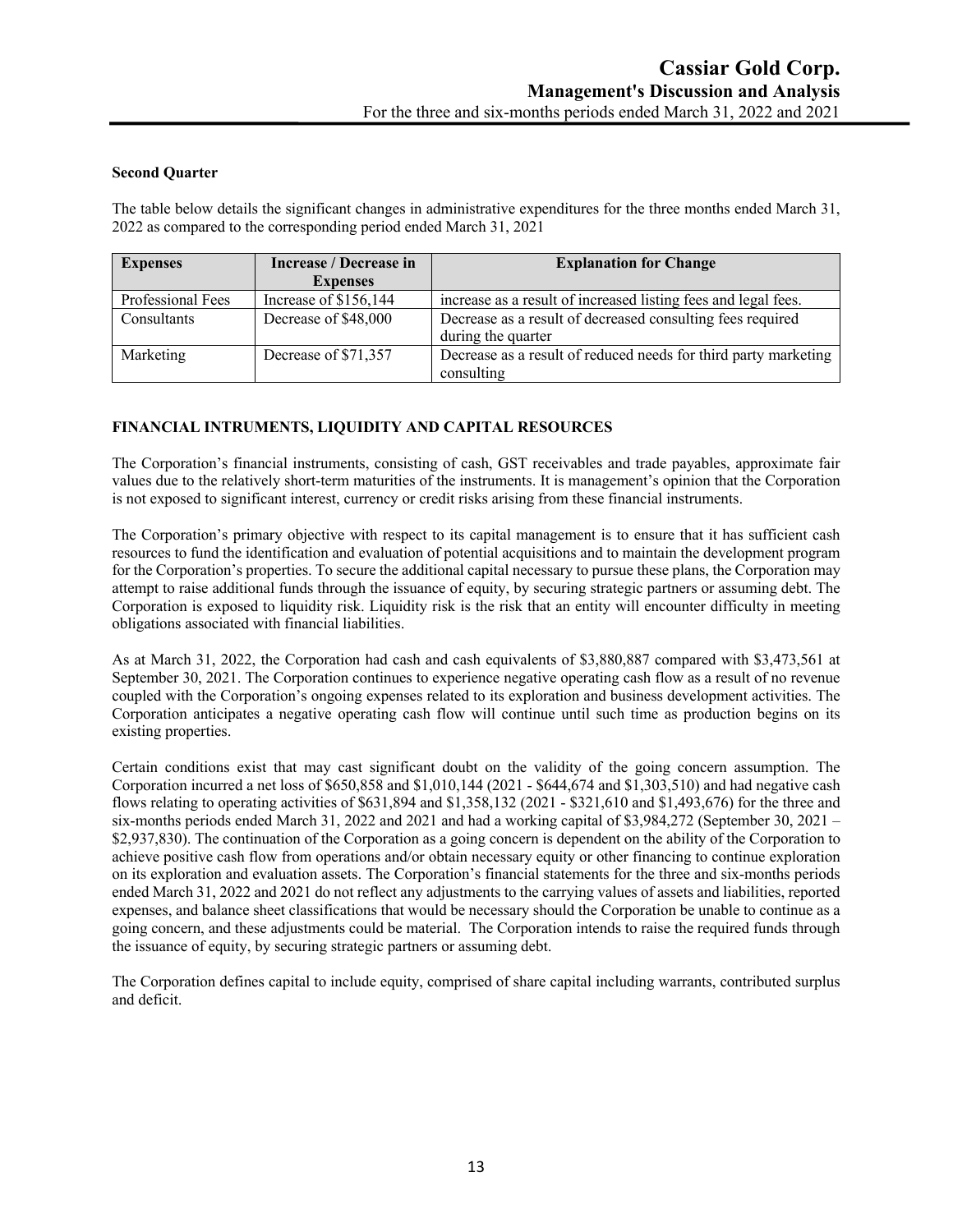#### **OFF-BALANCE SHEET ARRANGEMENTS**

The Corporation has not engaged in any off-balance sheet arrangements such as obligations under guarantee contracts, a retained or contingent interest in assets transferred to an unconsolidated entity, any obligation under derivative instruments or any obligation under a material variable interest in an unconsolidated entity that provides financing, liquidity, market risk or credit risk support to the Corporation or engages in leasing or hedging services with the Corporation.

## **PROPERTY AND EQUIPMENT**

|                                                        |        |                  | Computers, |              |
|--------------------------------------------------------|--------|------------------|------------|--------------|
|                                                        |        |                  | Equipment  |              |
|                                                        | Land   | <b>Buildings</b> | & Vehicles | <b>Total</b> |
|                                                        | S      |                  | S          | S            |
| Balance as at September 30, 2021 and March 31,<br>2022 | 28,993 | 380,706          | 260,286    | 669,985      |
| <b>Accumulated Depreciation</b>                        |        |                  |            |              |
| Balance as at September 30, 2021                       |        | 38,071           | 185,003    | 223,074      |
| Charge for the period                                  |        | 17,132           | 8.816      | 25,948       |
| Balance as at March 31, 2022                           |        | 55,203           | 193,819    | 249,022      |
| Net book value                                         |        |                  |            |              |
| September 30, 2021                                     | 28,993 | 342,635          | 75,283     | 446,911      |
| <b>March 31, 2022</b>                                  | 28,993 | 325,503          | 66,467     | 420,963      |

### **EXPLORATION AND EVALUATION ASSETS**

|                                      | Cassiar             | <b>Sheep Creek</b><br><b>Gold District</b> |              |
|--------------------------------------|---------------------|--------------------------------------------|--------------|
|                                      | <b>Gold Project</b> | <b>Project</b>                             | <b>Total</b> |
| <b>Balance at September 30, 2021</b> | \$15,565,169        | \$1,978,346                                | \$17,543,515 |
| <b>Exploration costs</b>             | 2,116,154           | 25,222                                     | 2,141,376    |
| Cash option payments                 |                     | 100,000                                    | 100,000      |
| Share option payments                |                     | 83,700                                     | 83,700       |
| <b>Balance at March 31, 2022</b>     | \$17,681,323        | \$1,978,346                                | \$19,868,591 |

E&E assets consist of costs expended on the Corporation's projects which are pending determination of technical feasibility and commercial viability.

### **ASSET RETIREMENT OBLIGATION ("ARO")**

Cassiar Gold (2020) Corp. ("**Cassiar 2020**"), a wholly owned subsidiary of the Corporation, has future obligations relating to retiring its exploration and evaluation assets at the Cassiar Property including dismantling, remediation and treatment of the site. The exact nature and costs of the obligation are subject to change because of the ongoing changes of environmental requirements enacted by government agencies.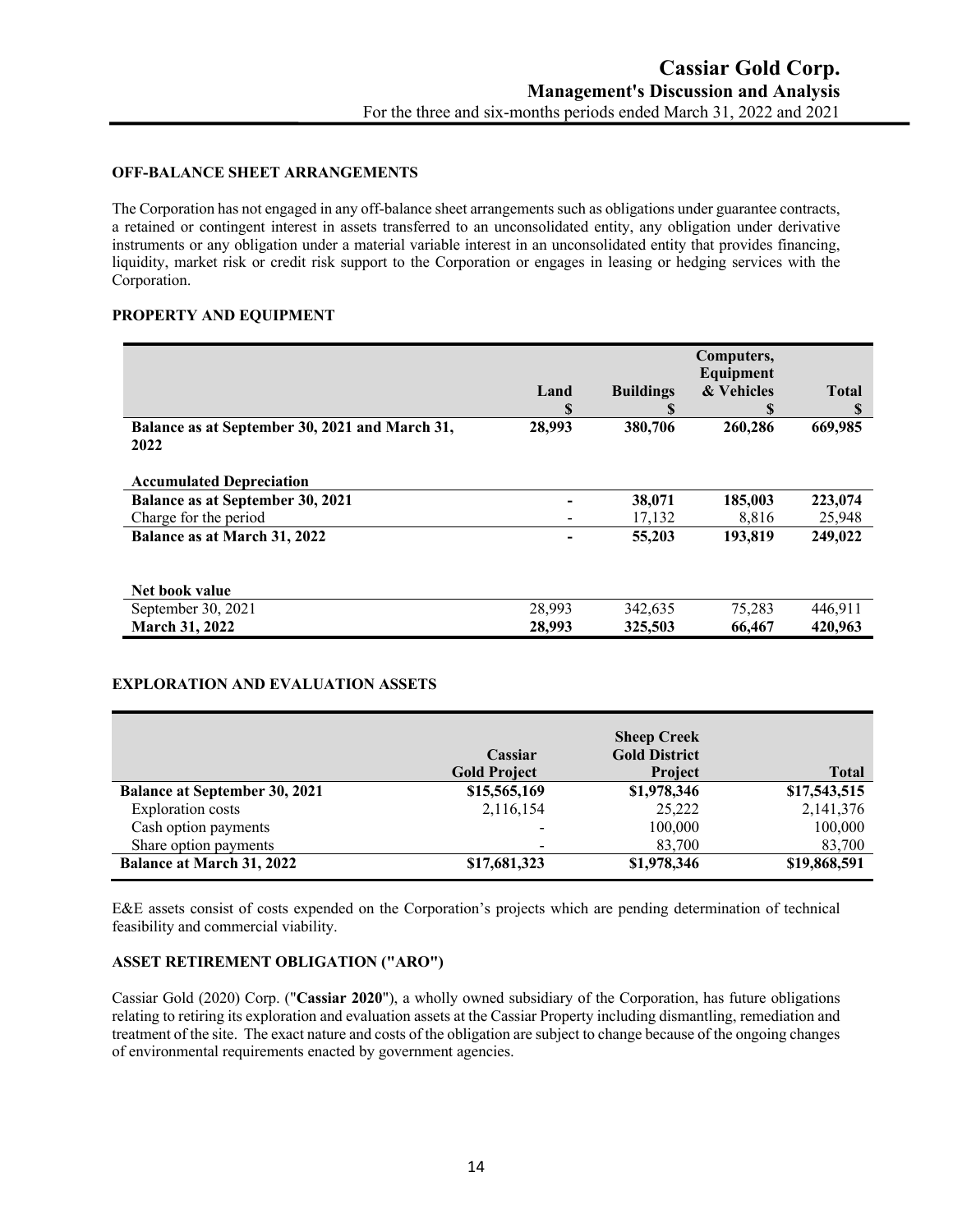A continuity of the asset retirement obligation is as follows:

| <b>Balance at September 30, 2021</b> | \$2,481,232 |
|--------------------------------------|-------------|
| Accretion expense                    | 23,820      |
| Change in estimate                   | (23, 138)   |
| <b>Balance at March 31, 2022</b>     | \$2.481,914 |

The total undiscounted cash flow estimated to settle the obligations as at March 31, 2022was \$2,451,948 (2021 – \$ nil) which was adjusted for inflation at the rate of 2% and then discounted at a risk free rate of 1.07%. significant reclamation costs are expected to be incurred in 2029.

As at March 31, 2022, the Corporation had \$418,944 (September 30, 2021 - \$45,000) of reclamation bonds with the Ministry of Energy and Mines of British Columbia as commitments to meet its regulatory obligations. \$354,944 of reclamation bonds were acquired pursuant to the acquisition of Cassiar (2020).

### **RELATED PARTY TRANSACTIONS**

Except as disclosed elsewhere, all related party transactions are in the normal course of operations.

As at March 31, 2022, the Corporation had an amount of \$nil (2021 - \$36,000) due to directors and officers included in trade and other payables.

During the three and six-months periods ended March 31, 2022 the Corporation paid \$63,307 and \$132,227 (2021 - \$49,920 and \$99,840) to an officer for compensation as Vice President Exploration of the Corporation. Costs associated with exploration costs of \$nil and \$nil (2021 - \$1,359 and \$10,402) was paid to an officer of the Corporation and was capitalized as exploration costs.

An aggregate of \$36,000 and \$69,000 (2021 - \$33,000 and \$55,500) in consulting fees was paid to a company owned by an officer of the Corporation for compensation as CFO.

An aggregate of \$59,750 and \$113,750 (2021 - \$54,000 and \$108,000) in consulting fees were paid to a company owned by an officer of the Corporation for compensation as CEO and President of the Corporation.

An aggregate of \$50,000 and \$87,244 (2021 - \$nil and \$nil) was paid to a an officer of the Corporation for compensation as VP Investor Relations and Communications.

Costs associated with general and administrative costs of \$7,205 and \$7,650 (2021 - \$nil and \$nil) was reimbursed to officers and directors of the Corporation.

#### **Compensation of key management personnel**

The remuneration of directors and other members of key management personnel during the year were as follows:

|                                  |   |         | 3 Months |         | <b>6 Months</b> |         |
|----------------------------------|---|---------|----------|---------|-----------------|---------|
|                                  |   | 2022    | 2021     | 2022    |                 | 2021    |
| Short-term compensation          | S | 246,301 | 132,000  | 383,221 |                 | 298,500 |
| Share-based payments             |   | 144,099 | 171,463  | 288,198 |                 | 253,970 |
| Capitalized share-based payments |   | 10.411  | 26.184   | 20,821  |                 | 29,457  |
| <b>Total</b>                     | S | 400.810 | 329,647  | 692,240 |                 | 581,927 |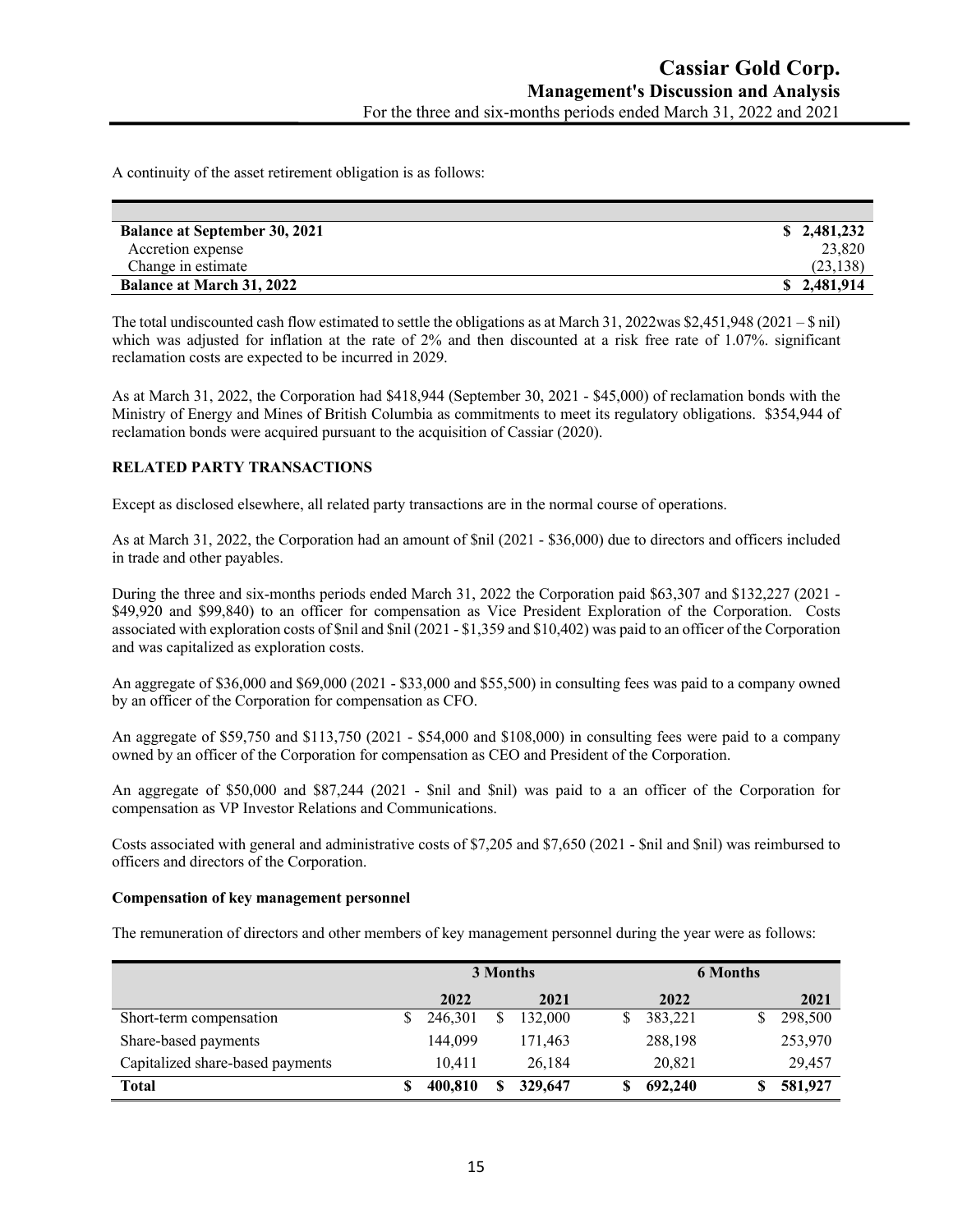#### **OUTSTANDING SHARES**

The Corporation is authorized to issue an unlimited number of Common Shares and an unlimited number of preferred shares, all without nominal or par value. The preferred shares may be issued in one or more series and the directors are authorized to fix the number of shares in each series and to determine the designation, rights, privileges, restrictions, and conditions attached to the shares of each series. As at the date hereof, no preferred shares have been issued by the Corporation.

| <b>Common Shares</b>                 |                                |                      |
|--------------------------------------|--------------------------------|----------------------|
|                                      | <b>Number of Common Shares</b> | <b>Share capital</b> |
| <b>Balance at September 30, 2021</b> | 60,179,767                     | \$24,899,843         |
| Warrants exercised                   | 5,910,527                      | 6,017,191            |
| Options exercised                    | 100,000                        | 90,500               |
| Share option payments                | 90,000                         | 83,700               |
| <b>Balance at March 31, 2022</b>     | 66,280,294                     | \$31,091,234         |
|                                      |                                |                      |
| __                                   |                                |                      |

| <b>Warrants</b>                           |                           |                      |
|-------------------------------------------|---------------------------|----------------------|
|                                           | <b>Number of warrants</b> | <b>Share capital</b> |
| <b>Balance at September 30, 2021</b>      | 24,802,821                | \$8,022,005          |
| Warrants expired                          | (560,000)                 | (116,052)            |
| Warrant exercise                          | (5,885,581)               | (2,104,878)          |
| <b>Balance at March 31, 2022</b>          | 18,357,240                | \$5,801,075          |
|                                           |                           |                      |
| Total share capital at September 30, 2021 |                           | \$32,921,848         |
| Total share capital at March 31, 2022     |                           | \$36,892,309         |

### **Overview of Share History**

On November 22, 2021, 36,000 common share purchase warrants were exercised at a price of \$0.60. The Corporation received proceeds of \$21,600 and issued 36,000 common shares.

On November 29, 2021, 260,000 common share purchase warrants were exercised at a price of \$0.60. The Corporation received proceeds of \$156,000 and issued 260,000 common shares.

On December 9, 2021, 400,000 common share purchase warrants were exercised at a price of \$0.60. The Corporation received proceeds of \$240,000 and issued 400,000 common shares.

On December 17, 2021, 106,500 common share purchase warrants were exercised at a price of \$0.60. The Corporation received proceeds of \$63,900 and issued 106,500 common shares

On December 20, 2021, 111,111 common share purchase warrants were exercised at a price of \$0.75 and 522,000 common share purchase warrants were exercised at a price of \$0.85. The Corporation received aggregate proceeds of \$527,033 and issued 633,111 common shares.

On December 29, 2021, 756,857 common share purchase warrants were exercised at a price of \$0.60 and 83,333 common share purchase warrants were exercised at a price of \$0.675. The Corporation received aggregate proceeds of \$510,364 and issued 840,190 common shares.

On January 6, 2022, 100,000 stock options that were issued on June 24, 2019 were exercised at a price of \$0.50 which. The Corporation received proceeds of \$50,000 and issued 100,000 common shares.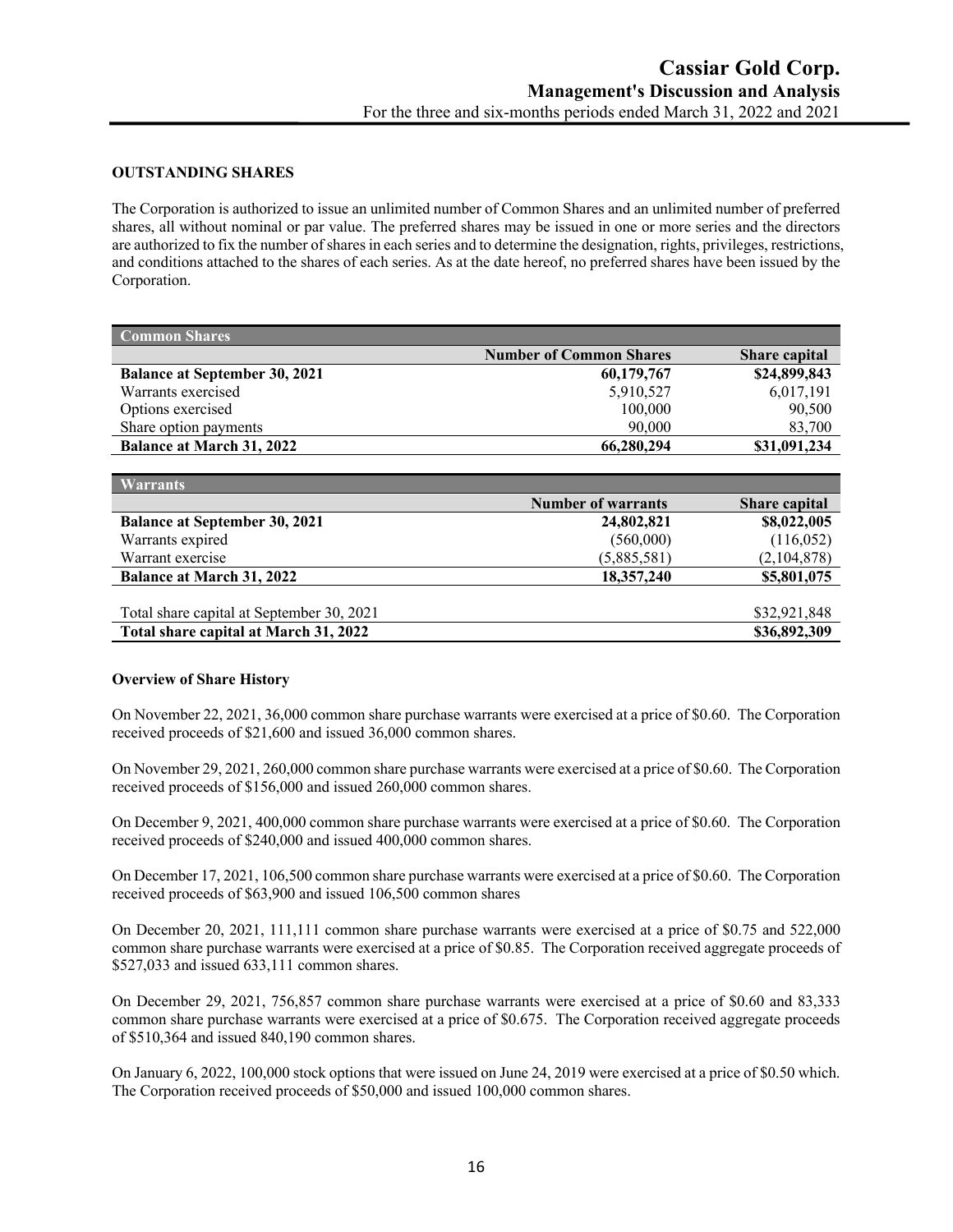On January 10, 2022, 388,283 common share purchase warrants were exercised at a price of \$0.60 and 150,000 common share purchase warrants were exercised at a price of \$0.70. The Corporation received aggregate proceeds of \$337,970 and issued 538,283 common shares.

On January 19, 2022, 493,158 common share purchase warrants were exercised at a price of \$0.60 and 29,166 common share purchase warrants were exercised at a price of \$0.90. The Corporation received aggregate proceeds of \$322,144 and issued 522,324 common shares.

On January 21, 2022, 236,000 common share purchase warrants were exercised at a price of \$0.60. The Corporation received proceeds of \$141,600 and issued 236,000 common shares.

On February 3, 2022, 150,000 common share purchase warrants were exercised at a price of \$0.60 and 7,142 common share purchase warrants were exercised at a price of \$0.90. The Corporation received aggregate proceeds of \$96,428 and issued 157,142 common shares.

On February 4, 2022, the Corporation issued 90,000 common shares valued at a market price of \$0.93 as per the Bayonne and Sheep Creek Property option agreement signed on December 23, 2016 and amended by amending agreements dated February 10, 2020, July 10, 2020 and February 15, 2021 and as per TSX-V approval received on February 6, 2017.

On February 22, 2022, 320,000 common share purchase warrants were exercised at a price of \$0.60, 400,000 common share purchase warrants were exercised at a price of \$0.675, 243,888 purchase warrants were exercised at a price of \$0.70 and 20,833 purchase warrants were exercised at a price of \$0.90. The Corporation received aggregate proceeds of \$381,471 and issued 984,721 common shares.

On March 16, 2022, 24,328 common share purchase warrants were exercised at a price of \$0.60, 1,333 purchase warrants were exercised at a price of \$0.70 and 372,500 purchase warrants were exercised at a price of \$0.90. The Corporation received aggregate proceeds of \$350,750 and issued 398,161 common shares.

On March 23, 2022, 70,000 common share purchase warrants were exercised at a price of \$0.60. The Corporation received proceeds of \$42,000 and issued 70,000 common shares.

On March 29, 2022, 586,429 common share purchase warrants were exercised at a price of \$0.60 and 141,666 purchase warrants were exercised at a price of \$0.70. The Corporation received aggregate proceeds of \$451,024 and issued 728,095 common shares.

### **FLOW-THROUGH SHARES**

As at March 31, 2022 the Corporation still needed to incur an additional \$513,197 (2021 – \$3,454,486) to meet its flow through share commitment related to the \$8,199,833 raised on a CEE flow-through basis during the year ended September 30, 2021. A flow-through share premium liability of \$21,023 (September 31, 2021 – \$117,965) was recognized as the Corporation has not yet its flow-through share commitment by incurring sufficient qualifying expenditures as at March 31, 2022. The accumulated flow-through share premium of \$27,730 and \$96,942 (2021 - \$52,866 and 261,071) was recognized during the three and six-months periods ended March 31, 2022 and 2021.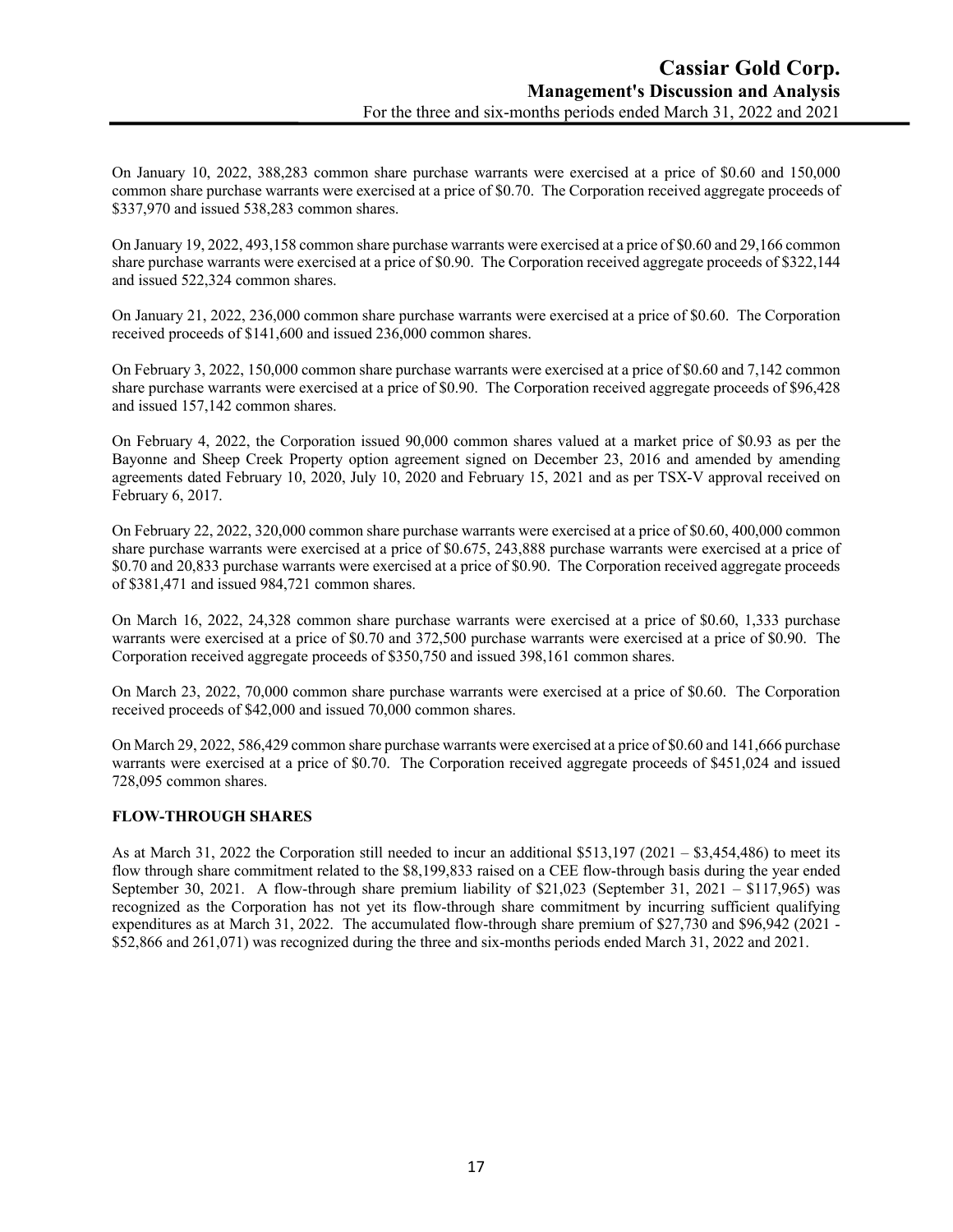#### **STOCK OPTION PLAN**

The Corporation has adopted an incentive stock option plan in accordance with the policies of the TSX-V (the "**Stock Option Plan**") which provides that the Board of Directors of the Corporation may from time to time, at its discretion, grant to directors, officers, employees and consultants of the Corporation non-transferable options to purchase Common Shares, provided that the number of Common Shares reserved for issuance under the Stock Option Plan shall not exceed ten percent (10%) of the issued and outstanding Common Shares exercisable for the period of up to ten (10) years. In addition, the number of Common Shares reserved for issuance to any one person shall not exceed five percent (5%) of the issued and outstanding Common Shares and the number of Common Shares reserved for issuance to any one consultant will not exceed two percent (2%) of the issued and outstanding Common Shares. The Board of Directors determines the price per Common Share and the number of Common Shares which may be allocated to each director, officer, employee and consultant and all other terms and conditions of the option, subject to the policies of the TSX-V.

All options expire in five years and vest one-third immediately and one-third on the first and second anniversaries on the grant date respectively.

A summary of the Corporation's stock option plan activity is as follows:

|                                            | <b>Number of Options</b> | <b>Weighted Average Exercise Price</b> |
|--------------------------------------------|--------------------------|----------------------------------------|
| <b>Exercisable as at September 30,2021</b> | 2,496,657                | \$0.77                                 |
| <b>Outstanding at September 30,2021</b>    | 4,156,000                | \$0.71                                 |
| Issued                                     | 650,000                  | \$0.79                                 |
| Expired/Cancelled                          | (147,000)                | \$1.25                                 |
| Exercised                                  | (100,000)                | \$0.50                                 |
| <b>Exercisable as at March 31, 2022</b>    | 3,054,323                | \$0.75                                 |
| Outstanding at March 31, 2022              | 4,559,000                | \$0.71                                 |

During the period ended March 31, 2022, 650,000 options were issued to employees, officers, directors and consultants of the corporation  $(2021 - 1,764,000)$ .

On January 6, 2022 the Corporation received an exercise notice for 100,000 stock options that were issued with on June 24, 2019. The Corporation issued 100,000 common shares and received proceeds of \$50,000.

During the period ended March 31, 2022, 147,000 options expired unexercised.

At March 31, 2022, the weighted-average life of the options outstanding was 3.5 years ( $2021 - 4.1$  years). The fair value of options is estimated using the Black-Scholes option pricing model based on the date of grant and using the following assumptions:

|                                  | 2021    |
|----------------------------------|---------|
| Risk-free interest rate          | 1.48\$  |
| Expected stock price volatility* | 134%    |
| Expected life                    | 5 years |
| Expected dividend yield          |         |
| Fair value per option granted    | \$0.69  |
| Forfeiture rate                  | $12\%$  |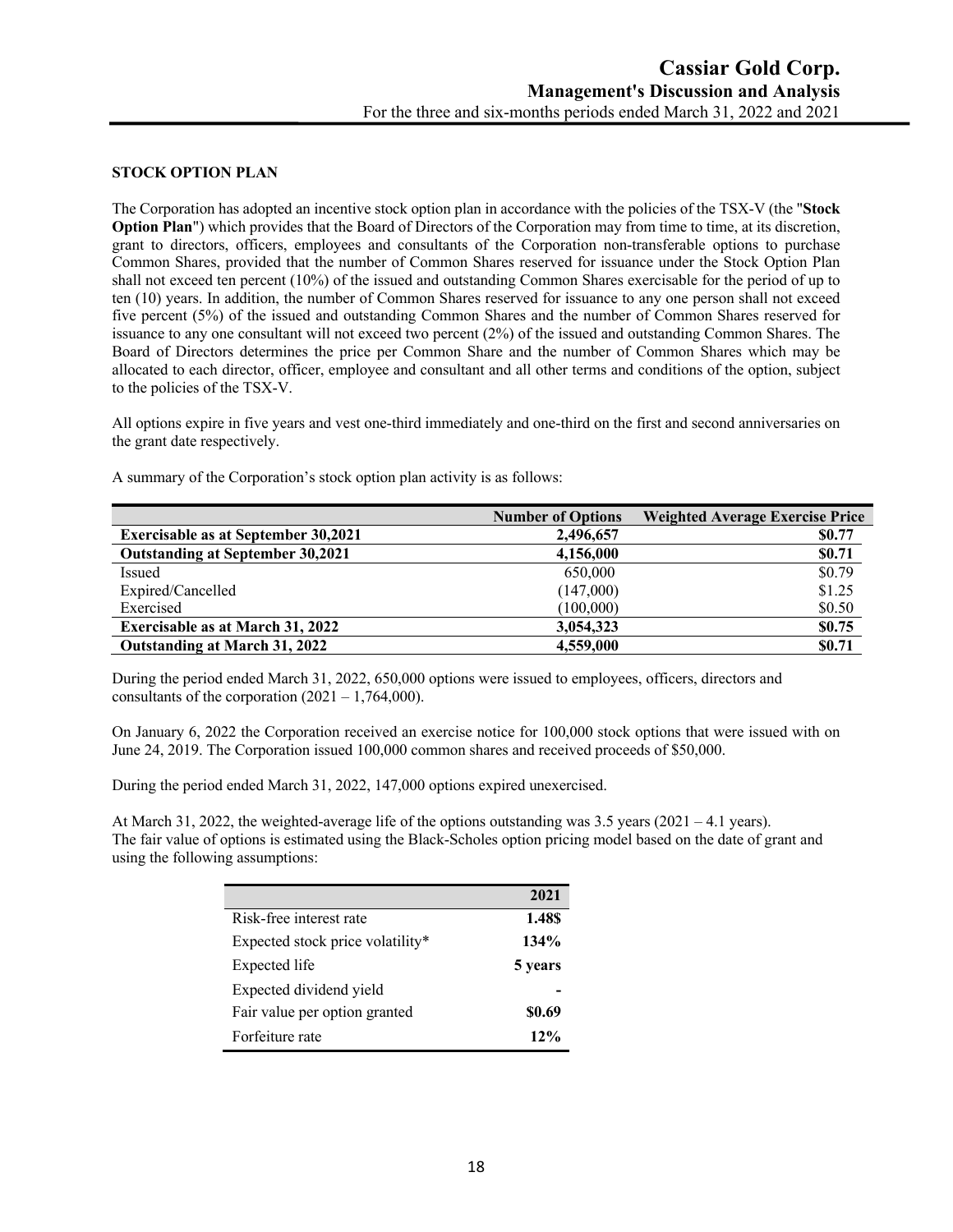Share-based payments expense of \$144,099 and \$288,198 for the three and six-months period ended March 31, 2022 (2021 – \$171,463 and \$253,970) was recognized based on the estimated fair value of the options on the grant date in accordance with the fair value method of accounting for share-based payments and recorded over the vesting period of the options. Share-based payments of \$10,411 and \$20,821 (2021 - \$26,184 and \$29,457) were capitalized to E&E. The Corporation also recognized a recovery of \$726 and \$1,451 (2021 - \$8,716 and \$10,429) in share-based payments expense due to forfeited options during the year.

# **CONTROLS AND INTERNAL CONTROLS OVER FINANCIAL REPORTING**

Management of the Corporation is responsible for establishing and maintaining appropriate information systems, procedures and controls to ensure that information used internally and disclosed externally is complete, reliable and timely. Management is also responsible for the design and evaluation of internal controls over financial reporting to provide sufficient knowledge to support the representations made in this MD&A and in the financial statements for the years ended September 30, 2021 and 2020.

Management of the Corporation has filed the Venture Issuer Basic Certificate with the filings for the three and sixmonths periods ended March 31, 2022 and 2021 on SEDAR at www.sedar.com.

In contrast to the certificate required under National Instrument 52-109 – *Certification of Disclosure in Issuers' Annual and Interim Filings* ("**NI 52-109**"), the venture issuer basic certificate does not include representations relating to the establishment and maintenance of disclosure controls and procedures ("**DC&P**") and internal control over financial reporting ("**ICFR**"), as defined in NI 52-109. In particular, the certifying officers filing certificates for venture issuers are not making any representations relating to the establishment and maintenance of:

- (a) controls and other procedures designed to provide reasonable assurance that information required to be disclosed by the issuer in its annual filings, interim filings or other reports filed or submitted under securities legislation is recorded, processed, summarized and reported within the time periods specified in securities legislation; and
- (b) a process to provide reasonable assurance regarding the reliability of financial reporting and the preparation of the financial statements for external purposes in accordance with the issuer's generally accepted accounting principles.

The Corporation's certifying officers are responsible for ensuring that processes are in place to provide them with sufficient knowledge to support the representations they are making in their certificates.

Investors should be aware that inherent limitations on the ability of certifying officers of a venture issuer to design and implement DC&P and ICFR as defined in NI 52-109 on a cost-effective basis may result in additional risks to the quality, reliability, transparency, and timeliness of interim and annual filings and other reports provided under securities legislation.

### **CRTITICAL ACCOUNTING POLICIES AND ESTIMATES**

The preparation of the audited financial statements is in conformity with IFRS. Preparing the audited financial statements in conformity with IFRS requires management to make judgments, estimates and assumptions that affect the reported amounts of assets and liabilities and disclosures of contingent assets and liabilities at the date of the consolidated financial statements and the reported amounts of revenues and expenses during the reporting period. Management continually evaluates these judgments, estimates and assumptions based on experience and other factors, including expectations of future events that are believed to be reasonable under the circumstances. Actual results could differ from these estimates. Note 4 of the Corporation's audited financial statements for the years ended September 30, 2021 and 2020 provide greater detail regarding all of the significant accounting policies.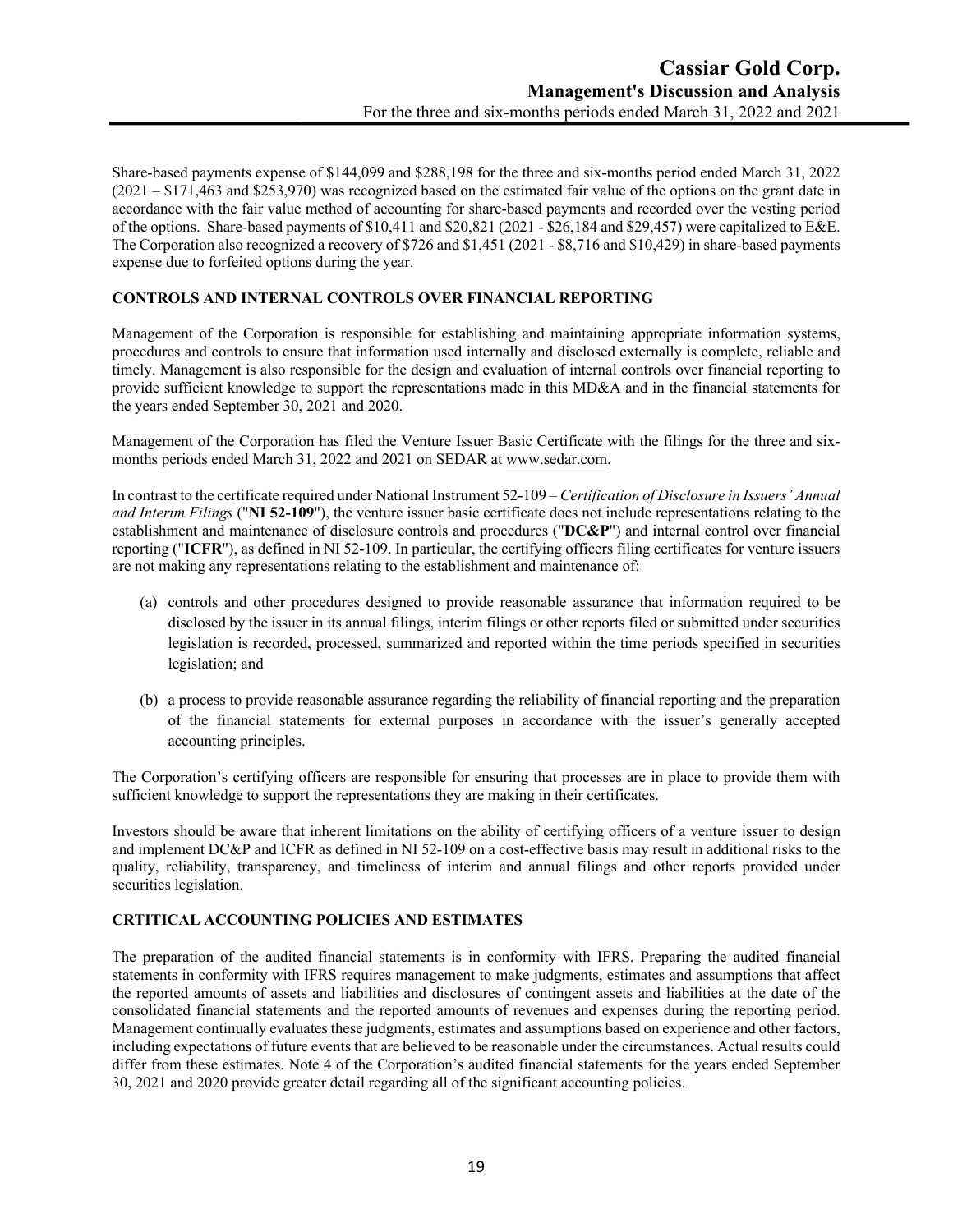#### **BUSINESS RISKS AND UNCERTAINTIES**

The Corporation's production and exploration activities are concentrated in Western Canada where activity is highly competitive and includes companies ranging from smaller junior producers to the much larger integrated petroleum and mining companies. The Corporation is subject to various types of business risks and uncertainties, including:

- Finding and developing mineral reserves at economic costs
- Commodity risk
- Production of minerals in commercial quantities
- Marketability of minerals produced
- Substantial capital requirements and access to capital markets
- Environmental risks
- Reliance on operators and key employees
- Third party credit risk
- Insurance
- Changes in legislation and incentive programs
- Potential impacts of COVID-19

The Corporation is not in a position to predict these risks or uncertainties, nor evaluate their impact, as the case may be, on its activities. The following summary of risks and uncertainties applicable to the Corporation are not comprehensive, and there may be other factors, or a combination of factors, that can cause actual results to differ from those presented in the Corporation's forward-looking statements.

The spread of COVID-19 has severely impacted many local economies around the globe. In many countries, businesses are being forced to cease or limit operations for long or indefinite periods of time. Measures taken to contain the spread of the virus, including travel bans, quarantines, social distancing, and closures of non-essential services have triggered significant disruptions to businesses worldwide, resulting in an economic slowdown. Global stock markets have also experienced great volatility and a significant weakening. Governments and central banks have responded with monetary and fiscal interventions to stabilize economic conditions.

The Corporation has determined that these events are non-adjusting subsequent events. Accordingly, the financial position and results of operations as of and for the three and six-months periods ended March 31, 2022 and 2021 have not been adjusted to reflect their impact. The duration and impact of the COVID-19 pandemic, as well as the effectiveness of government and central bank responses, remains unclear at this time. It is not possible to reliably estimate the duration and severity of these consequences, as well as their impact on the financial position and results of the Corporation for future periods.

#### *Commodity Risk*

The value of the Corporation's exploration and evaluation of assets are related to the price of gold and other mineral commodities, and the outlook for the minerals. The Corporation's business could be affected by commodity market price movements and their impact on the future economic viability of the Corporation's projects and the ability of the Corporation to raise capital. These market risks are evaluated by monitoring changes in key economic indicators and market information on an on-going basis and adjusting operating and exploration budgets accordingly.

#### *Exploration Risk*

The Corporation operates as a mineral explorer in the mining industry which involves considerable financial and technical risk. Substantial time and expenditures are usually required to make discoveries and to establish economic reserves. It is impossible to ensure that the current properties and programs of the Corporation will result in economic discoveries and development. Accordingly, success in achieving the objectives of the Corporation is affected by some circumstances over which the Corporation has no control.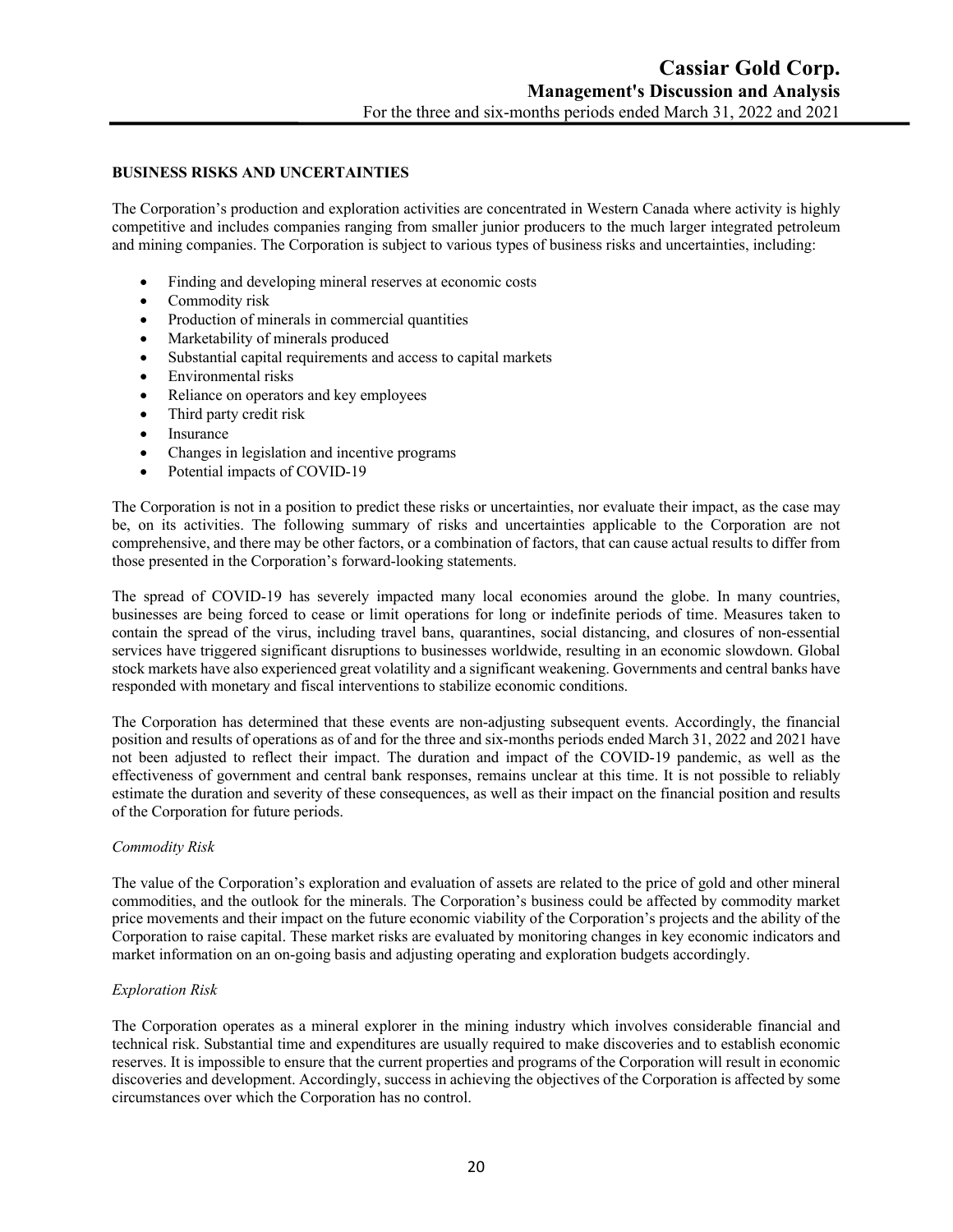In order to reduce exploration risk, the Corporation strives to employ highly qualified and motivated professional employees with a demonstrated ability to generate quality proprietary geological and geophysical prospects. To help maximize drilling success, the Corporation combines exploration in areas that afford multi-zone prospect potential, targeting a range of low to moderate risk prospects with some exposure to select high risk, high reward opportunities. *Additional Financing*

The business of the Corporation depends, in part, on its ability to raise funds by issuing securities of the Corporation. The Corporation is exposed to financing risks such as not being able to raise sufficient funds to meet the required option payments on the Corporation's properties. To mitigate this risk, the Corporation has intermediaries with valuable commercial relationships actively searching for ways to raise funds. The Corporation intends to raise the required funds through issuance of equity by securing strategic partners or assuming debt. The exercise of stock options, as well as any new equity financings, represent dilution factors for present and future shareholders.

### *Credit Risk*

Credit risk is the risk that a customer or counter party will fail to perform an obligation or fail to pay amounts due causing a financial loss. The Corporation's credit risk is primarily attributable to cash and trade and other receivables which are with customers and are subject to normal credit risks.

Credit risk associated with cash is minimized substantially by ensuring that these financial assets are placed with major Canadian financial institutions.

The Corporation's maximum exposure for the period ended March 31, 2022 relates to \$3,880,887 (September 30, 2021 – \$3,473,561) of cash and \$91,812 (September 30, 2021 – \$145,078) of GST receivables.

### *Liquidity Risk*

Liquidity risk rises from the Corporation's general funding needs and in the management of the Corporation's assets, liabilities and mineral property expenditure requirements. The Corporation manages its liquidity risk to maintain sufficient liquid financial resources to meet its commitments and obligations as they come due in a cost-effective manner.

### *Environmental Risks*

Mining can involve environmental risks such as pollution of the environment and destruction of natural habitat, as well as safety risks such as personal injury. In order to mitigate such risk, the Corporation conducts its operations at high standards and follows safety procedures intended to reduce the potential for personal injury to employees, contractors and the public at large.

The Corporation mitigates its risk related to producing hydrocarbons and minerals through the utilization of the most appropriate technology and information systems. In addition, the Corporation seeks to maintain operational control of the majority of its prospects.

### *Management and Employees*

The Corporation depends on the skills and experience of its management team and other key employees. The Corporation also relies on its ability to attract and retain skilled personnel in a competitive environment. A failure to recruit and retain employees in order to assist the Corporation's business may adversely affect the Corporation's business or financial condition.